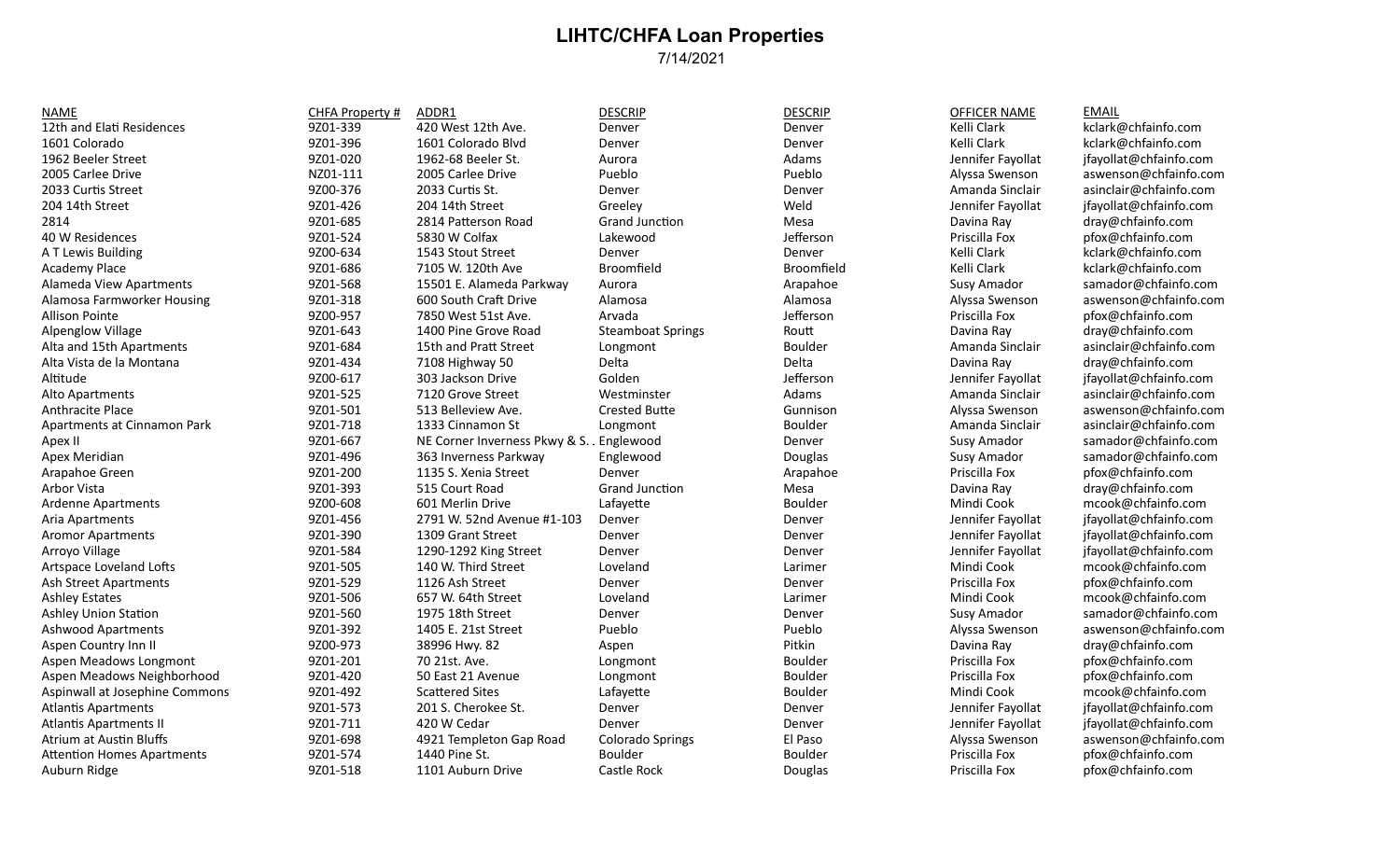| <b>NAME</b>                         | CHFA Property # | ADDR1                                            | <b>DESCRIP</b>   | <b>DESCRIP</b> | <b>OFFICER NAME</b> | <b>EMAIL</b>           |
|-------------------------------------|-----------------|--------------------------------------------------|------------------|----------------|---------------------|------------------------|
| Audrey                              | 9Z01-710        | Intersection of Ridgeline Street Highlands Ranch |                  | Douglas        | Susy Amador         | samador@chfainfo.com   |
| <b>Austin Building</b>              | 9Z00-673        | 2400 E. Colfax Ave.                              | Denver           | Denver         | Jennifer Fayollat   | jfayollat@chfainfo.com |
| Autumn Lake Apartments              | 9Z01-665        | 574 E. 23rd St.                                  | Loveland         | Larimer        | Amanda Sinclair     | asinclair@chfainfo.com |
| <b>Avery Apartments</b>             | 9Z00-607        | 2514 Champa Street                               | Denver           | Denver         | Amanda Sinclair     | asinclair@chfainfo.com |
| <b>Avondale Apartments</b>          | 9Z01-485        | 3275 West 14th Ave.                              | Denver           | Denver         | Kelli Clark         | kclark@chfainfo.com    |
| <b>Aztec Villas Apartments</b>      | 9Z01-530        | 8675 Mariposa Street                             | Thornton         | Adams          | Amanda Sinclair     | asinclair@chfainfo.com |
| <b>Bain Building</b>                | 9Z00-809        | 510 Main Street                                  | Alamosa          | Alamosa        | Alyssa Swenson      | aswenson@chfainfo.com  |
| <b>Bainbridge Apartments</b>        | 9Z00-390        | 1765 Franklin St.                                | Denver           | Denver         | Kelli Clark         | kclark@chfainfo.com    |
| <b>Baker School Apartments</b>      | 9Z01-596        | 3555 West 64th Avenue                            | Denver           | Adams          | Jennifer Fayollat   | jfayollat@chfainfo.com |
| <b>Baltimore Apartments</b>         | 9Z00-974        | 2036 Kachina                                     | Pueblo           | Pueblo         | Alyssa Swenson      | aswenson@chfainfo.com  |
| <b>Baltimore Court</b>              | 9Z01-137        | 2038 Kachina Dr.                                 | Pueblo           | Pueblo         | Alyssa Swenson      | aswenson@chfainfo.com  |
| <b>Baltimore Park</b>               | 9Z01-241        | 3500 Baltimore Avenue                            | Pueblo           | Pueblo         | Alyssa Swenson      | aswenson@chfainfo.com  |
| <b>Baltimore Place</b>              | 9Z01-195        | 3540 Baltimore Avenue                            | Pueblo           | Pueblo         | Alyssa Swenson      | aswenson@chfainfo.com  |
| <b>Bank Lofts</b>                   | 9Z00-620        | 817 17th Street                                  | Denver           | Denver         | Jennifer Fayollat   | jfayollat@chfainfo.com |
| <b>Barnes Road Apartments</b>       | 9Z01-709        | 6250 Barnes Rd                                   | Colorado Springs | El Paso        | Alyssa Swenson      | aswenson@chfainfo.com  |
| <b>Barth Hotel</b>                  | 9Z00-680        | 1514 17th Street                                 | Denver           | Denver         | Amanda Sinclair     | asinclair@chfainfo.com |
| <b>Beldame Apartments</b>           | 9Z00-662        | 1904 Logan St.                                   | Denver           | Denver         | Kelli Clark         | kclark@chfainfo.com    |
| <b>Belmar Groves</b>                | 9Z01-312        | 259 South Teller Street                          | Lakewood         | Jefferson      | Priscilla Fox       | pfox@chfainfo.com      |
| <b>Belmont Senior Care Facility</b> | 9Z00-110        | 3 Douglas Court                                  | Pueblo           | Pueblo         | Alyssa Swenson      | aswenson@chfainfo.com  |
| <b>Benedict Park Place</b>          | 9Z01-350        | 2300 Court Place                                 | Denver           | Denver         | Mindi Cook          | mcook@chfainfo.com     |
| <b>Benedict Park Place 3B</b>       | 9Z01-385        | 305 West Park Avenue                             | Denver           | Denver         | Mindi Cook          | mcook@chfainfo.com     |
| Benedict Park Place 4B              | 9Z01-388        | 2215 Court Street                                | Denver           | Denver         | Mindi Cook          | mcook@chfainfo.com     |
| <b>Benedict Park Place 5B</b>       | 9Z01-432        | 290 Park Avenue West                             | Denver           | Denver         | Mindi Cook          | mcook@chfainfo.com     |
| <b>Big Billies</b>                  | 9Z00-459        | 330 Adams Ranch Rd.                              | Telluride        | San Miguel     | Davina Ray          | dray@chfainfo.com      |
| <b>Blake Street Apartments</b>      | 9Z01-326        | 2632 Blake Street                                | Denver           | Denver         | Jennifer Fayollat   | jfayollat@chfainfo.com |
| <b>Blue River Apartments</b>        | 9Z01-006        | 1291 Adams Ave.                                  | Silverthorne     | Summit         | Priscilla Fox       | pfox@chfainfo.com      |
| <b>Blue Spruce Townhomes</b>        | 9Z01-212        | 7300 East Severn Place                           | Denver           | Denver         | Jennifer Fayollat   | jfayollat@chfainfo.com |
| <b>Bluff Lake Apartment Homes</b>   | 9Z01-437        | 3100-3180 Hanover                                | Denver           | Denver         | Jennifer Fayollat   | jfayollat@chfainfo.com |
| <b>Boston Lofts</b>                 | 9Z00-976        | 828 17th Street                                  | Denver           | Denver         | Jennifer Fayollat   | jfayollat@chfainfo.com |
| <b>Boulevard One Residences</b>     | 9Z01-591        | 6756 Archer Place                                | Denver           | Denver         | Susy Amador         | samador@chfainfo.com   |
| <b>Bradburn Gardens</b>             | 9Z01-118        | 7545 Bradburn Blvd                               | Westminster      | Adams          | Susy Amador         | samador@chfainfo.com   |
| <b>Brandon Courtyard Apartments</b> | 9Z01-603        | 1555 Xavier Street                               | Denver           | Denver         | Susy Amador         | samador@chfainfo.com   |
| <b>Bridgewater at Castle Rock</b>   | 9Z01-668        | 4001 Home St.                                    | Castle Rock      | Douglas        | Priscilla Fox       | pfox@chfainfo.com      |
| <b>Brighton Senior Apartments</b>   | 9Z01-338        | 199 West Southern Street                         | Brighton         | Adams          | Priscilla Fox       | pfox@chfainfo.com      |
| <b>Brighton Village Phase II</b>    | 9Z01-531        | 197 W Southern Street                            | Brighton         | Adams          | Priscilla Fox       | pfox@chfainfo.com      |
| <b>Broadway East Community</b>      | 9Z01-370        | 3110 Broadway                                    | Boulder          | <b>Boulder</b> | Mindi Cook          | mcook@chfainfo.com     |
| <b>Broadway Junction</b>            | 9Z01-407        | 1165 South Broadway                              | Denver           | Denver         | Jennifer Fayollat   | jfayollat@chfainfo.com |
| <b>Broadway Lofts</b>               | 9Z01-532        | 3401 S Broadway                                  | Englewood        | Arapahoe       | Susy Amador         | samador@chfainfo.com   |
| Broadway Plaza Lofts                | 9Z01-311        | 2330 Broadway Street                             | Denver           | Denver         | Jennifer Fayollat   | jfayollat@chfainfo.com |
| <b>Broadway Residences</b>          | 9Z01-336        | 1135 Broadway                                    | Denver           | Denver         | Kelli Clark         | kclark@chfainfo.com    |
| <b>Broadway West Community</b>      | 9Z01-387        | 3120 Broadway                                    | Boulder          | Boulder        | Mindi Cook          | mcook@chfainfo.com     |
| Brookstone I                        | 9Z01-168        | 2325 E. 1st Street                               | Loveland         | Larimer        | Mindi Cook          | mcook@chfainfo.com     |
| <b>Brookstone II</b>                | 9Z01-271        | 2575 E. 1st Ave.                                 | Loveland         | Larimer        | Mindi Cook          | mcook@chfainfo.com     |
| <b>Broomfield Greens</b>            | 9Z01-304        | 12451 Sheridan Blvd                              | Broomfield       | Broomfield     | Susy Amador         | samador@chfainfo.com   |
| <b>Brubaker Place</b>               | 9Z01-394        | 2001 East Empire Street                          | Cortez           | Montezuma      | Davina Ray          | dray@chfainfo.com      |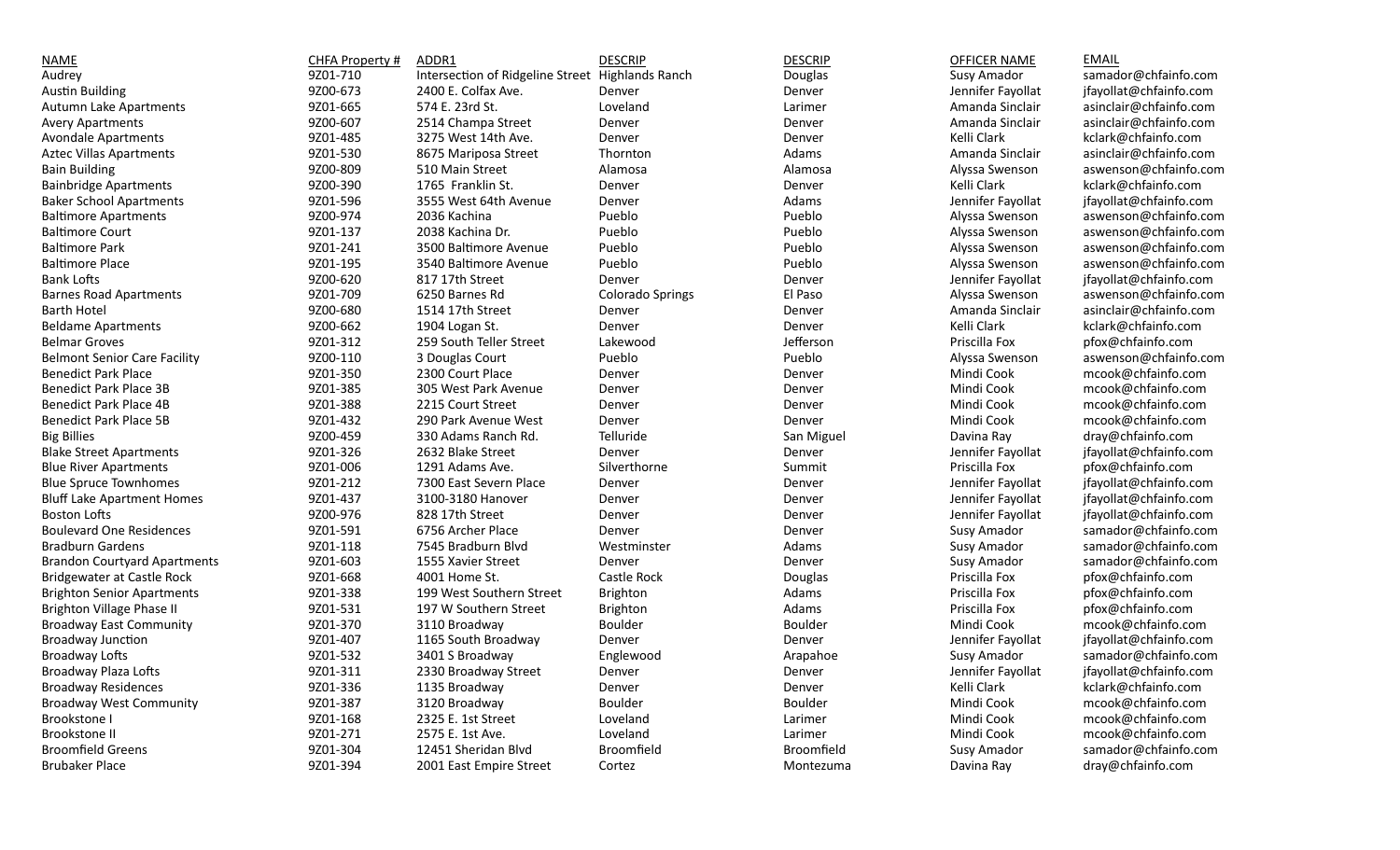| <b>NAME</b>                           | CHFA Property # | ADDR1                                    | <b>DESCRIP</b>          | <b>DESCRIP</b> | OFFICER NAME      | <b>EMAIL</b>           |
|---------------------------------------|-----------------|------------------------------------------|-------------------------|----------------|-------------------|------------------------|
| <b>Brunetti Lofts</b>                 | 9Z01-323        | 1316 26th Street                         | Denver                  | Denver         | Susy Amador       | samador@chfainfo.com   |
| <b>Brush Village</b>                  | 9Z00-952        | Pinneo & Weisbart                        | <b>Brush</b>            | Morgan         | Susy Amador       | samador@chfainfo.com   |
| <b>Buerger Brothers Lofts</b>         | 9Z00-977        | 1742 Champa                              | Denver                  | Denver         | Jennifer Fayollat | jfayollat@chfainfo.com |
| <b>Buffalo Ridge II</b>               | 9Z01-240        | 1020 Swift Gulch Road                    | Avon                    | Eagle          | Davina Ray        | dray@chfainfo.com      |
| <b>Buffalo Run</b>                    | 9Z00-958        | 1245 E. Lincoln Ave.                     | Fort Collins            | Larimer        | Amanda Sinclair   | asinclair@chfainfo.com |
| <b>Bull Run</b>                       | 9Z01-025        | 820 Merganser Dr.                        | Fort Collins            | Larimer        | Amanda Sinclair   | asinclair@chfainfo.com |
| <b>Burlington Hotel Apartments</b>    | 9Z00-959        | 2201 Larimer St                          | Denver                  | Denver         | Amanda Sinclair   | asinclair@chfainfo.com |
| Bustop                                | 9Z01-662        | 4871 Broadway                            | Boulder                 | Boulder        | Amanda Sinclair   | asinclair@chfainfo.com |
| Caesar Square                         | 9Z01-704        | 9235 W 48th Ave.                         | <b>Wheat Ridge</b>      | Jefferson      | Priscilla Fox     | pfox@chfainfo.com      |
| Caley Ridge                           | 9Z00-937        | 9350 East Caley Street                   | Englewood               | Arapahoe       | Amanda Sinclair   | asinclair@chfainfo.com |
| <b>Calkins Commons</b>                | 9Z01-687        | 121 E. First Street                      | Cortez                  | Montezuma      | Davina Ray        | dray@chfainfo.com      |
| Campbell Stone Memorial Residence     | 9Z01-324        | 1295 Race Street                         | Denver                  | Denver         | Kelli Clark       | kclark@chfainfo.com    |
| Cannery                               | 9Z01-372        | 15 Third Ave                             | Longmont                | Boulder        | Kelli Clark       | kclark@chfainfo.com    |
| Canopy at Red Oak Park                | 9Z01-645        | 2637 & 2625 Valmont Rd.                  | Boulder                 | Boulder        | Mindi Cook        | mcook@chfainfo.com     |
| <b>Canterbury Apartments</b>          | 9Z01-476        | 3550 and 3600 S. Delaware Stre Englewood |                         | Arapahoe       | Kelli Clark       | kclark@chfainfo.com    |
| <b>Capitol Square Apartments</b>      | 9Z01-682        | 1275 Sherman Street                      | Denver                  | Denver         | Kelli Clark       | kclark@chfainfo.com    |
| Caraway                               | 9Z01-681        | 7401 Broadway                            | Denver                  | Adams          | Jennifer Fayollat | jfayollat@chfainfo.com |
| Care Housing at Eagle Tree            | 9Z00-931        | 6675 S. Lemay                            | Fort Collins            | Larimer        | Kelli Clark       | kclark@chfainfo.com    |
| Care Housing at Greenbriar Village    | 9Z00-929        | 400 Butch Cassidy Dr.                    | Fort Collins            | Larimer        | Kelli Clark       | kclark@chfainfo.com    |
| Care Housing at Swallow Road          | 9Z00-633        | 1303 W. Swallow Rd.                      | <b>Fort Collins</b>     | Larimer        | Kelli Clark       | kclark@chfainfo.com    |
| Caribou Apartments                    | 9Z01-380        | 4135 Verbena Way                         | Fort Collins            | Larimer        | Priscilla Fox     | pfox@chfainfo.com      |
| Caribou Apartments Phase II           | 9Z01-457        | 4110 Verbena Way                         | Fort Collins            | Larimer        | Priscilla Fox     | pfox@chfainfo.com      |
| Casa de Cortez                        | 9Z01-045        | 751 E. Mussman Lane                      | Center                  | Saguache       | Alyssa Swenson    | aswenson@chfainfo.com  |
| Casa de Rosal                         | 9Z01-395        | 735 Vrain Street                         | Denver                  | Denver         | Susy Amador       | samador@chfainfo.com   |
| Casa Del Sol                          | 9Z01-679        | 1725 Constitution Rd                     | Pueblo                  | Pueblo         | Alyssa Swenson    | aswenson@chfainfo.com  |
| Casa Dorada                           | 9Z01-316        | 4600 West 9th Avenue                     | Denver                  | Denver         | Susy Amador       | samador@chfainfo.com   |
| Casita de la Luna                     | 9Z01-148        | 1410 11th St.                            | Alamosa                 | Alamosa        | Alyssa Swenson    | aswenson@chfainfo.com  |
| Casita del Sol Apartments             | 9Z01-046        | 1405 11th Street                         | Alamosa                 | Alamosa        | Alyssa Swenson    | aswenson@chfainfo.com  |
| <b>Castle Creek Apartments</b>        | 9Z01-639        | 488 Castle Creek Road                    | Aspen                   | Pitkin         | Davina Ray        | dray@chfainfo.com      |
| <b>Castlegate Apartments</b>          | 9Z01-355        | 6925 West 84th                           | Arvada                  | Jefferson      | Mindi Cook        | mcook@chfainfo.com     |
| <b>CCH Lincoln</b>                    | 9Z00-139        | 2050 & 2054 Glenarm, 35 CE               | Denver                  | Denver         | Mindi Cook        | mcook@chfainfo.com     |
| <b>Cedar Apartments Platteville</b>   | 9Z01-004        | 1108 Vasquez Blvd.                       | Platteville             | Weld           | Susy Amador       | samador@chfainfo.com   |
| Cedars                                | 9Z01-174        | 825 S. Cedar                             | <b>Colorado Springs</b> | El Paso        | Alyssa Swenson    | aswenson@chfainfo.com  |
| Cedars Cherokee                       | 9Z01-034        | 188-190 W. Cedar & 218-220 S. Denver     |                         | Denver         | Kelli Clark       | kclark@chfainfo.com    |
| <b>Celtic Townhomes</b>               | 9Z01-366        | 2404 Celtic Court                        | Canon City              | Fremont        | Alyssa Swenson    | aswenson@chfainfo.com  |
| <b>Centennial Crossing</b>            | 9Z01-669        | 6263 South Parker Road                   | Centennial              | Douglas        | Susy Amador       | samador@chfainfo.com   |
| <b>Centennial East Apartments I</b>   | 9Z01-183        | 14404 E. Fremont Ave.                    | Englewood               | Arapahoe       | Kelli Clark       | kclark@chfainfo.com    |
| <b>Centennial East Apartments II</b>  | 9Z01-184        | 14404 E. Fremont Ave.                    | Englewood               | Arapahoe       | Kelli Clark       | kclark@chfainfo.com    |
| <b>Centennial Park Apartments</b>     | 9Z01-533        | 1025 Pace Street                         | Longmont                | Boulder        | Kelli Clark       | kclark@chfainfo.com    |
| Central Grade School                  | 9Z01-061        | 431 E. Pitkin Ave.                       | Pueblo                  | Pueblo         | Alyssa Swenson    | aswenson@chfainfo.com  |
| Central Park at Stapleton             | 9Z01-364        | 2506 Central Park Boulevard              | Denver                  | Denver         | Kelli Clark       | kclark@chfainfo.com    |
| <b>Chaffee Park Senior Residences</b> | 9Z01-428        | 4580 Tejon Street                        | Denver                  | Denver         | Kelli Clark       | kclark@chfainfo.com    |
| <b>Chamber Building</b>               | 9Z01-105        | 1726 Champa Street                       | Denver                  | Denver         | Jennifer Fayollat | jfayollat@chfainfo.com |
| <b>Charitys House Apartments</b>      | 9Z01-699        | 3022 Welton Street                       | Denver                  | Denver         | Kelli Clark       | kclark@chfainfo.com    |
| Chesney Kleinjohn                     | 9Z00-601        | 1005 Washington Street                   | Denver                  | Denver         | Jennifer Fayollat | jfayollat@chfainfo.com |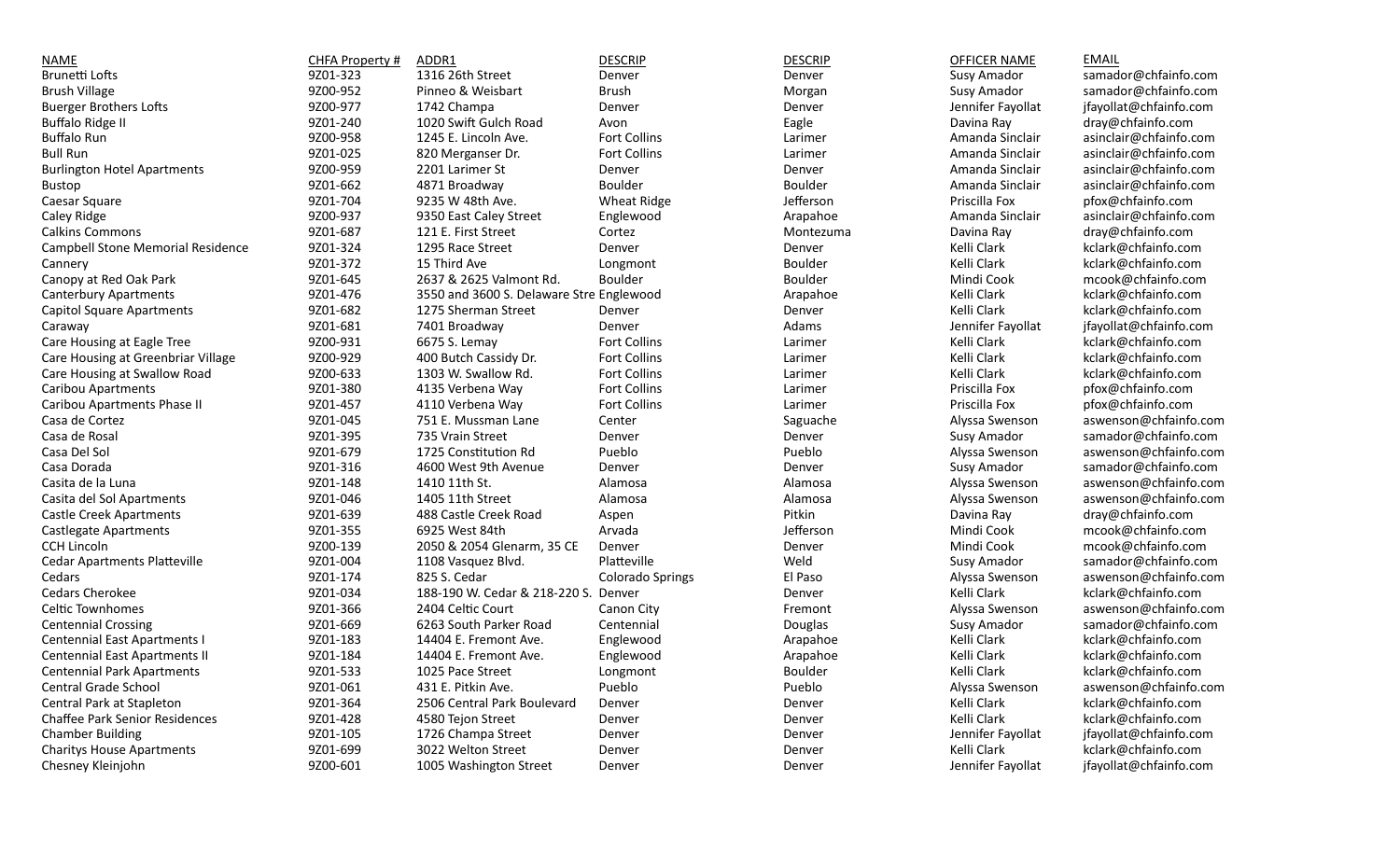| NAME                                    | CHFA Property # | ADDR1                                           | <b>DESCRIP</b>          | <b>DESCRIP</b> | <b>OFFICER NAME</b> | <b>EMAIL</b>           |
|-----------------------------------------|-----------------|-------------------------------------------------|-------------------------|----------------|---------------------|------------------------|
| <b>Chinook Wind Apartments</b>          | 9Z01-497        | 6622 W. 10th Street                             | Greeley                 | Weld           | Amanda Sinclair     | asinclair@chfainfo.com |
| Ciclo Apartments                        | 9Z01-648        | 3390 Valmont Road                               | Boulder                 | Boulder        | Mindi Cook          | mcook@chfainfo.com     |
| Cielo Vista                             | 9Z00-954        | 166 S. Wills Street                             | Center                  | Saguache       | Alyssa Swenson      | aswenson@chfainfo.com  |
| <b>City Park Residences</b>             | 9Z01-300        | 1830 Gaylord Street                             | Denver                  | Denver         | Kelli Clark         | kclark@chfainfo.com    |
| CityScape at Belmar                     | 9Z01-522        | 500 S. Reed Street                              | Lakewood                | Jefferson      | Priscilla Fox       | pfox@chfainfo.com      |
| <b>Clarion Place Apartments</b>         | 9Z01-097        | 628-660 East Clarion Drive                      | Pueblo West             | Pueblo         | Alyssa Swenson      | aswenson@chfainfo.com  |
| <b>Clay Street Residences</b>           | 9Z01-363        | 2718 W. 28th Avenue                             | Denver                  | Denver         | Kelli Clark         | kclark@chfainfo.com    |
| <b>Cleave Street Apartments</b>         | 9Z01-302        | 157 Cleave Street                               | <b>Estes Park</b>       | Larimer        | Susy Amador         | samador@chfainfo.com   |
| Clocktower Lofts                        | 9Z01-202        | 2500 Broadway                                   | Denver                  | Denver         | Mindi Cook          | mcook@chfainfo.com     |
| Cloverbasin Village I                   | 9Z01-108        | 630 S. Peck Drive                               | Longmont                | Boulder        | Amanda Sinclair     | asinclair@chfainfo.com |
| Cloverbasin Village II                  | 9Z01-185        | 630 S. Peck Drive                               | Longmont                | Boulder        | Amanda Sinclair     | asinclair@chfainfo.com |
| Cloverbasin Village III                 | 9Z01-152        | 630 S. Peck Drive                               | Longmont                | Boulder        | Amanda Sinclair     | asinclair@chfainfo.com |
| Club 60                                 | 9Z00-128        | 601 21st Street                                 | <b>Glenwood Springs</b> | Garfield       | Davina Ray          | dray@chfainfo.com      |
| Clyburn at Stapleton                    | 9Z01-287        | 7401 East 26th Avenue                           | Denver                  | Denver         | Jennifer Fayollat   | jfayollat@chfainfo.com |
| Coffman Court                           | 9Z00-411        | 230 Coffman St.                                 | Longmont                | Boulder        | Mindi Cook          | mcook@chfainfo.com     |
| Colburn                                 | 9Z01-062        | 980 Grant St.                                   | Denver                  | Denver         | Priscilla Fox       | pfox@chfainfo.com      |
| <b>College Overlook Apartments</b>      | 9Z01-149        | 1701 Lincoln Ave.                               | La Junta                | Otero          | Alyssa Swenson      | aswenson@chfainfo.com  |
| <b>Collegiate Commons</b>               | 9Z01-576        | 609 E. Pine Street                              | <b>Buena Vista</b>      | Chaffee        | Alyssa Swenson      | aswenson@chfainfo.com  |
| Columbine Village at Arvada             | 9Z01-142        | 7901 W. 52nd Ave.                               | Arvada                  | Jefferson      | Priscilla Fox       | pfox@chfainfo.com      |
| Columbine Village on Allison I          | 9Z01-063        | 5310 Allison Street                             | Arvada                  | Jefferson      | Priscilla Fox       | pfox@chfainfo.com      |
| Columbine Village on Allison II         | 9Z01-136        | 5330 Allison Street                             | Arvada                  | Jefferson      | Priscilla Fox       | pfox@chfainfo.com      |
| Columbine Village on Allison III        | 9Z01-215        | 5340 Allison Street                             | Arvada                  | Jefferson      | Priscilla Fox       | pfox@chfainfo.com      |
| <b>Columbine West Apartments</b>        | 9Z01-064        | 6748 S. Webster #100                            | Littleton               | Jefferson      | Jennifer Fayollat   | jfayollat@chfainfo.com |
| Commons                                 | 9Z01-719        | 3770 E Unitah Street                            | Colorado Springs        | El Paso        | Kelli Clark         | kclark@chfainfo.com    |
| Connections at 6th                      | 9Z01-179        | 601 Potomac Street                              | Aurora                  | Arapahoe       | Susy Amador         | samador@chfainfo.com   |
| <b>Constitution Square Apartments</b>   | 9Z01-165        | 7230 Constitution Square Heigh Colorado Springs |                         | El Paso        | Alyssa Swenson      | aswenson@chfainfo.com  |
| <b>Conter Estates Senior Apartments</b> | 9Z01-272        | 6600 East 60th Place                            | Commerce City           | Adams          | Mindi Cook          | mcook@chfainfo.com     |
| <b>Conter Estates Senior II</b>         | 9Z01-397        | 6600 East 60th Place                            | Commerce City           | Adams          | Mindi Cook          | mcook@chfainfo.com     |
| <b>Copper Creek Apartments</b>          | 9Z01-483        | 4980 Copper Springs View                        | <b>Colorado Springs</b> | El Paso        | Priscilla Fox       | pfox@chfainfo.com      |
| <b>Copper Peak Apartments</b>           | 9Z01-534        | 2770 Copper Peak Lane                           | Longmont                | <b>Boulder</b> | Priscilla Fox       | pfox@chfainfo.com      |
| <b>Copper Range Apartments</b>          | 9Z01-580        | 7535 Copper Range Heights                       | <b>Colorado Springs</b> | El Paso        | Jennifer Fayollat   | jfayollat@chfainfo.com |
| <b>Copper Steppe Apartments</b>         | 9Z01-535        | 10405 Vienna Street                             | Parker                  | Douglas        | Priscilla Fox       | pfox@chfainfo.com      |
| <b>Copper Stone Apartments</b>          | 9Z01-597        | 750 South Lafayette Drive                       | Lafayette               | Boulder        | Priscilla Fox       | pfox@chfainfo.com      |
| <b>Cornerstone Residences</b>           | 9Z01-391        | 1001 Park Avenue West                           | Denver                  | Denver         | Priscilla Fox       | pfox@chfainfo.com      |
| Cortez Park                             | 9Z00-414        | 23 W. 7th Street                                | Cortez                  | Montezuma      | Davina Ray          | dray@chfainfo.com      |
| Corwood Square Correll                  | 9Z01-600        | 735 20th Street                                 | Boulder                 | Boulder        | Kelli Clark         | kclark@chfainfo.com    |
| Corwood Square Pinewood                 | 9Z01-601        | 676 22nd Street                                 | Boulder                 | Boulder        | Amanda Sinclair     | asinclair@chfainfo.com |
| Corwood Square Valmont                  | 9Z01-602        | 3060 29th Street                                | Boulder                 | Boulder        | Amanda Sinclair     | asinclair@chfainfo.com |
| <b>Cottage Hill Senior Apartments</b>   | 9Z01-151        | 3755 Tennyson Street                            | Denver                  | Denver         | Jennifer Fayollat   | jfayollat@chfainfo.com |
| Cottonwood Creek                        | 9Z00-979        | 1505-1640 San Miguel; 1505-16 Norwood           |                         | San Miguel     | Davina Ray          | dray@chfainfo.com      |
| <b>Cottonwood Townhomes</b>             | 9Z01-351        | 10 East Garden Drive                            | Windsor                 | Weld           | Kelli Clark         | kclark@chfainfo.com    |
| Country Ranch                           | 9Z01-110        | 2921 Timberwood Dr.                             | Fort Collins            | Larimer        | Amanda Sinclair     | asinclair@chfainfo.com |
| <b>Courtyard Commons</b>                | 9Z00-111        | 1122 Pearl Street                               | Denver                  | Denver         | Jennifer Fayollat   | jfayollat@chfainfo.com |
| Creek at Cottonwood                     | 9Z01-706        | 5975 Karst Heights                              | <b>Colorado Springs</b> | El Paso        | Alyssa Swenson      | aswenson@chfainfo.com  |
| <b>Creek Vista Seniors</b>              | 9Z01-147        | 446 Vista Drive                                 | Paonia                  | Delta          | Davina Ray          | dray@chfainfo.com      |
|                                         |                 |                                                 |                         |                |                     |                        |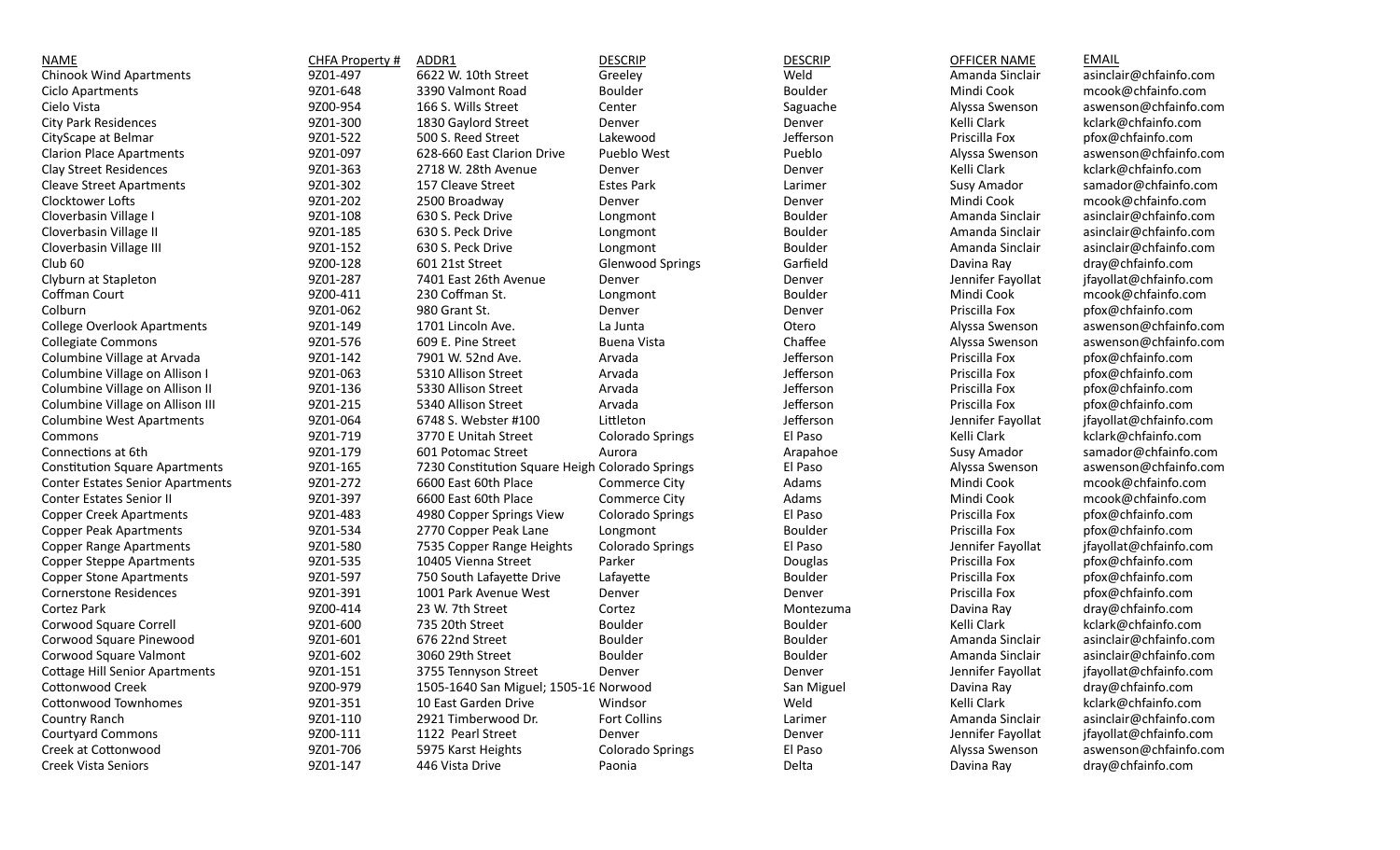| <b>NAME</b>                        | CHFA Property # | ADDR1                                 | <b>DESCRIP</b>        | <b>DESCRIP</b> | <b>OFFICER NAME</b> | <b>EMAIL</b>           |
|------------------------------------|-----------------|---------------------------------------|-----------------------|----------------|---------------------|------------------------|
| <b>Creekside Place Apartments</b>  | 9Z01-470        | 9189 Gale Blvd.                       | Thornton              | Adams          | Mindi Cook          | mcook@chfainfo.com     |
| Creekside West                     | 9Z01-421        | 1710 Pierce Street                    | Lakewood              | Jefferson      | Priscilla Fox       | pfox@chfainfo.com      |
| <b>Creekstone Apartments</b>       | 9Z01-117        | 3775 W. 25th Street                   | Greeley               | Weld           | Jennifer Fayollat   | jfayollat@chfainfo.com |
| Crisman Apartments                 | 9Z01-536        | 750 Crisman Drive                     | Longmont              | Boulder        | Amanda Sinclair     | asinclair@chfainfo.com |
| <b>Crossing Pointe</b>             | 9Z01-620        | 4220 E 104th Ave.                     | Thornton              | Adams          | Mindi Cook          | mcook@chfainfo.com     |
| Crystal Brook                      | 9Z00-605        | 1760 Laveta                           | <b>Grand Junction</b> | Mesa           | Davina Ray          | dray@chfainfo.com      |
| Dacono Senior Apartments           | 9Z01-093        | 412 - 424 7th Street                  | Dacono                | Weld           | Priscilla Fox       | pfox@chfainfo.com      |
| Dahlia Square Senior Apartments    | 9Z01-438        | 3421 Elm Street                       | Denver                | Denver         | Mindi Cook          | mcook@chfainfo.com     |
| Dahlia Square Senior Apartments II | 9Z01-486        | 3421 Elm Street                       | Denver                | Denver         | Mindi Cook          | mcook@chfainfo.com     |
| Daves Place                        | 9Z01-123        | 1365 Josephine St.                    | Denver                | Denver         | Jennifer Fayollat   | jfayollat@chfainfo.com |
| Dayton Meadows Resyndication       | 9Z00-595        | 1749 South Dayton Street              | Denver                | Arapahoe       | Susy Amador         | samador@chfainfo.com   |
| Deanza Vista II                    | 9Z01-341        | 607-629 Poncha Avenue                 | Poncha Springs        | Chaffee        | Alyssa Swenson      | aswenson@chfainfo.com  |
| DeAnza Vista Redevelopment         | 9Z01-227        | 10001 Poncha Springs Lane             | Poncha Springs        | Chaffee        | Alyssa Swenson      | aswenson@chfainfo.com  |
| Del Corazon                        | 9Z01-545        | 4351 Morrison Road                    | Denver                | Denver         | Susy Amador         | samador@chfainfo.com   |
| Delta Village                      | 9Z01-066        | 289 Stafford Lane                     | Delta                 | Delta          | Davina Ray          | dray@chfainfo.com      |
| Denver Dry Goods                   | 9Z00-422        | 1565 California Street                | Denver                | Denver         | Jennifer Fayollat   | jfayollat@chfainfo.com |
| Denver Metro Village               | 9Z01-725        | 1523 Quitman St.                      | Denver                | Denver         | Jennifer Fayollat   | jfayollat@chfainfo.com |
| <b>Diagonal Crossing</b>           | 9Z01-636        | 3600 State Hwy 119                    | Boulder               | Boulder        | Kelli Clark         | kclark@chfainfo.com    |
| Diamond at Prospect                | 9Z01-231        | 3001 Fox Street                       | Denver                | Denver         | Kelli Clark         | kclark@chfainfo.com    |
| Dove Valley Senior Housing         | 9Z01-345        | 1101 Sandpiper Lane                   | Milliken              | Weld           | Mindi Cook          | mcook@chfainfo.com     |
| Downing Square                     | 9Z00-978        | 3280 Downing St.                      | Denver                | Denver         | Kelli Clark         | kclark@chfainfo.com    |
| Eagle Place                        | 9Z01-359        | 1364 Cimarron Drive                   | Lafayette             | <b>Boulder</b> | Mindi Cook          | mcook@chfainfo.com     |
| Eagle Villas I                     | 9Z00-426        | 405 Nogal Rd.                         | Eagle                 | Eagle          | Davina Ray          | dray@chfainfo.com      |
| Eagle Villas II                    | 9Z00-816        | 405 Nogal Rd.                         | Eagle                 | Eagle          | Davina Ray          | dray@chfainfo.com      |
| Eagles Nest Rifle                  | 9Z01-134        | 1041 W. 24th Street                   | Rifle                 | Garfield       | Davina Ray          | dray@chfainfo.com      |
| East Range Crossings               | 9Z01-594        | 5810 Argonne Street                   | Denver                | Denver         | Kelli Clark         | kclark@chfainfo.com    |
| Eastglen Townhomes                 | 9Z00-623        | 630 Lashley                           | Longmont              | Boulder        | Susy Amador         | samador@chfainfo.com   |
| <b>Eaton Street Apartments</b>     | 9Z01-599        | 8877 Eaton Street                     | Westminster           | Jefferson      | Priscilla Fox       | pfox@chfainfo.com      |
| Edge                               | 9Z01-537        | 3875 East 15th Street                 | Loveland              | Larimer        | Mindi Cook          | mcook@chfainfo.com     |
| Edge Phase II                      | 9Z01-734        | 3875 E. 15th St.                      | Loveland              | Larimer        | Mindi Cook          | mcook@chfainfo.com     |
| <b>Edge Point Apartments</b>       | 9Z01-454        | 12005 E. 13th Ave.                    | Aurora                | Arapahoe       | Kelli Clark         | kclark@chfainfo.com    |
| Eiber Village at Garrison Station  | 9Z01-673        | 1310-1325 Everett Ct.                 | Lakewood              | Jefferson      | Priscilla Fox       | pfox@chfainfo.com      |
| Elisabetta                         | 9Z01-608        | 5102 Broadway                         | Denver                | Denver         | Susy Amador         | samador@chfainfo.com   |
| <b>Emerson Flats</b>               | 9Z01-666        | 1358 Emerson Street                   | Denver                | Denver         | Jennifer Fayollat   | jfayollat@chfainfo.com |
| <b>Encino Apartments</b>           | 9Z00-272        | 2103 E. 14th Street                   | Pueblo                | Pueblo         | Alyssa Swenson      | aswenson@chfainfo.com  |
| <b>Espero Apartments</b>           | 9Z01-731        | TBD Avenida del Sol                   | Durango               | La Plata       | Davina Ray          | dray@chfainfo.com      |
| <b>Evans Station Lofts</b>         | 9Z01-451        | 2140 S. Delaware St.                  | Denver                | Denver         | Susy Amador         | samador@chfainfo.com   |
| Fairbrooke Heights                 | 9Z01-188        | 1827 Sommerville                      | Fort Collins          | Larimer        | Kelli Clark         | kclark@chfainfo.com    |
| <b>Fairways Apartments</b>         | 9Z01-335        | 5620 Arapahoe Avenue, Apt 21. Boulder |                       | <b>Boulder</b> | Amanda Sinclair     | asinclair@chfainfo.com |
| <b>Falcon Ridge</b>                | 9Z01-500        | 1629 Soaring Circle                   | <b>Estes Park</b>     | Larimer        | Susy Amador         | samador@chfainfo.com   |
| <b>Fall River Apartments</b>       | 9Z01-605        | 321 Homestead Parkway                 | Longmont              | Boulder        | Priscilla Fox       | pfox@chfainfo.com      |
| Fifty Eight Hundred                | 9Z01-582        | 5800 W Alameda Ave.                   | Lakewood              | Jefferson      | Priscilla Fox       | pfox@chfainfo.com      |
| <b>Fitzsimons Junction</b>         | 9Z00-919        | 14155 East Montview Boulevard Aurora  |                       | Adams          | Kelli Clark         | kclark@chfainfo.com    |
| <b>Flats at Ford Street</b>        | 9Z01-691        | 612 24th Street                       | Golden                | Jefferson      | Jennifer Fayollat   | jfayollat@chfainfo.com |
| Flats at Two Creeks                | 9Z01-606        | 5885 W. 14th Avenue                   | Lakewood              | Jefferson      | Priscilla Fox       | pfox@chfainfo.com      |
|                                    |                 |                                       |                       |                |                     |                        |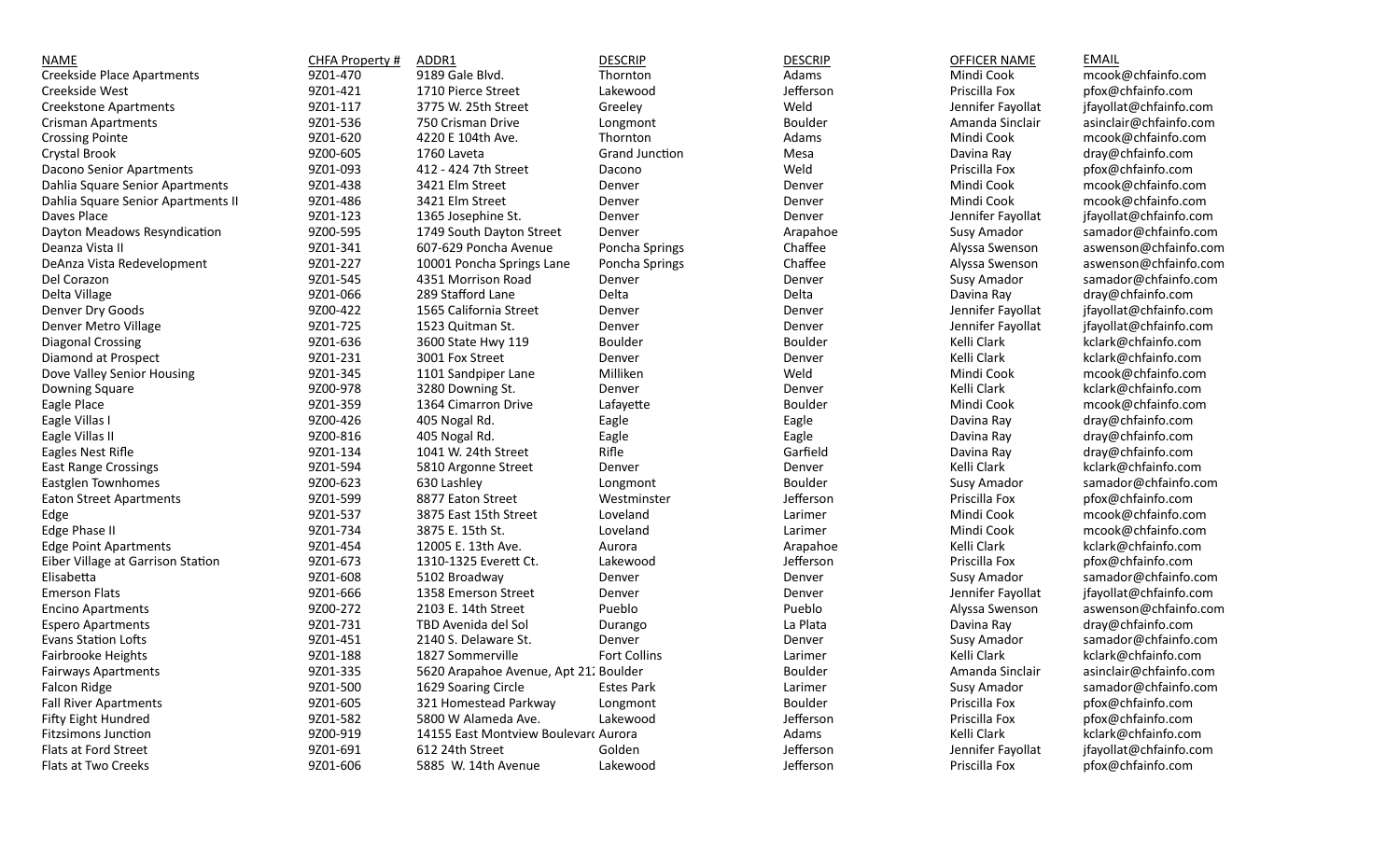| <b>NAME</b>                           | CHFA Property # | ADDR1                                     | <b>DESCRIP</b>          | <b>DESCRIP</b> | OFFICER NAME      | <b>EMAIL</b>           |
|---------------------------------------|-----------------|-------------------------------------------|-------------------------|----------------|-------------------|------------------------|
| Florence Square                       | 9Z01-294        | 9801 E. Colfax Ave                        | Aurora                  | Adams          | Susy Amador       | samador@chfainfo.com   |
| Florence Square II                    | 9Z01-358        | 1523 N. Emporia Street                    | Aurora                  | Adams          | Susy Amador       | samador@chfainfo.com   |
| <b>Foothills Community</b>            | 9Z01-158        | 747-795 Cherry Avenue; 703-79 Boulder     |                         | Boulder        | Mindi Cook        | mcook@chfainfo.com     |
| Foothills Green                       | 9Z00-980        | 816 Union St.                             | Lakewood                | Jefferson      | Priscilla Fox     | pfox@chfainfo.com      |
| <b>Forest Manor Apartments</b>        | 9Z01-171        | 625 S. Forest Street, Suite 1500 Glendale |                         | Arapahoe       | Jennifer Fayollat | jfayollat@chfainfo.com |
| <b>Foundry Apartments</b>             | 9Z01-538        | 501 W. Bates Ave.                         | Englewood               | Arapahoe       | Priscilla Fox     | pfox@chfainfo.com      |
| Fountain Mesa Court Townhomes         | 9Z00-109        | 400 - 515 Hadley St.                      | Fountain                | El Paso        | Alyssa Swenson    | aswenson@chfainfo.com  |
| Fountain Ridge Apartments             | 9Z00-981        | 370 Comanche Village Drive                | Fountain                | El Paso        | Priscilla Fox     | pfox@chfainfo.com      |
| Fountain Ridge South                  | 9Z01-284        | 6850 Red Deer Point                       | Fountain                | El Paso        | Priscilla Fox     | pfox@chfainfo.com      |
| <b>Fountain Springs Apartments</b>    | 9Z01-178        | 4325 Fountain Springs Grove               | Colorado Springs        | El Paso        | Alyssa Swenson    | aswenson@chfainfo.com  |
| Fourth Quarter                        | 9Z01-402        | 3150 Downing St                           | Denver                  | Denver         | Kelli Clark       | kclark@chfainfo.com    |
| Fox Crossing I and II                 | 9Z01-427        | 8350 E. Yale                              | Denver                  | Arapahoe       | Jennifer Fayollat | jfayollat@chfainfo.com |
| Fox Meadow Apartments                 | 9Z01-107        | 3620 S. Timberline Rd.                    | Fort Collins            | Larimer        | Priscilla Fox     | pfox@chfainfo.com      |
| <b>Freedom Springs</b>                | 9Z01-621        | 734 Western Drive                         | Colorado Springs        | El Paso        | Alyssa Swenson    | aswenson@chfainfo.com  |
| <b>Fulton Avenue</b>                  | 9Z00-982        | 830 Fulton Ave.                           | Fort Lupton             | Weld           | Susy Amador       | samador@chfainfo.com   |
| Garden Court Apartments Denver        | 9Z01-417        | 1150 Syracuse Street                      | Denver                  | Denver         | Amanda Sinclair   | asinclair@chfainfo.com |
| Garden Court at Yale Station          | 9Z01-498        | 5155 East Yale Circle                     | Denver                  | Denver         | Mindi Cook        | mcook@chfainfo.com     |
| Garden Walk of Gunnison               | 9Z01-646        | N. Colorado Street                        | Gunnison                | Gunnison       | Alyssa Swenson    | aswenson@chfainfo.com  |
| Garden Walk of South Fork             | 9Z01-514        | 170 Bonnaville Dr.                        | South Fork              | Rio Grande     | Alyssa Swenson    | aswenson@chfainfo.com  |
| Gateway North                         | 9Z01-647        | 1005 Decatur Street                       | Denver                  | Jefferson      | Jennifer Fayollat | jfayollat@chfainfo.com |
| Gateway South                         | 9Z01-649        | 995 Decatur Street                        | Denver                  | Denver         | Jennifer Fayollat | jfayollat@chfainfo.com |
| <b>Glendale Apartments</b>            | 9Z01-157        | 5345 W. 79th Avenue                       | Westminster             | Jefferson      | Priscilla Fox     | pfox@chfainfo.com      |
| <b>Glenwood Green Apartments</b>      | 9Z01-452        | 220 Flat Tops View Dr. #D101              | <b>Glenwood Springs</b> | Garfield       | Davina Ray        | dray@chfainfo.com      |
| Globeville Townhomes I                | 9Z01-296        | 351 E. 51st Street                        | Denver                  | Denver         | Mindi Cook        | mcook@chfainfo.com     |
| Globeville Townhomes II               | 9Z01-319        | 5172 Grant Street                         | Denver                  | Denver         | Mindi Cook        | mcook@chfainfo.com     |
| <b>Gold Mountain Village</b>          | 9Z00-984        | 440 Powder Run Drive                      | Central City            | Gilpin         | Amanda Sinclair   | asinclair@chfainfo.com |
| Golden Pointe                         | 9Z01-412        | 17414 W. 10th Avenue                      | Golden                  | Jefferson      | Jennifer Fayollat | jfayollat@chfainfo.com |
| <b>Golden West Senior Communities</b> | 9Z01-650        | 1055 Adams Circle                         | Boulder                 | <b>Boulder</b> | Amanda Sinclair   | asinclair@chfainfo.com |
| <b>Gomez Manor</b>                    | 9Z00-632        | 804 State St.                             | Antonito                | Conejos        | Alyssa Swenson    | aswenson@chfainfo.com  |
| <b>Grace Apartments</b>               | 9Z00-451        | 8888 East 13th Ave                        | Denver                  | Denver         | Jennifer Fayollat | jfayollat@chfainfo.com |
| Grand Lowry Lofts                     | 9Z01-133        | 200 Rampart Way, Suite 100                | Denver                  | Denver         | Jennifer Fayollat | jfayollat@chfainfo.com |
| <b>Grand Mesa</b>                     | 9Z01-333        | 150 South Sycamore Street                 | Fruita                  | Mesa           | Davina Ray        | dray@chfainfo.com      |
| <b>Grand Valley Apartments</b>        | 9Z01-035        | 533 Jay Lee Street                        | Clifton                 | Mesa           | Davina Ray        | dray@chfainfo.com      |
| <b>Granville Assisted Living</b>      | 9Z00-815        | 1325 Vance Street                         | Lakewood                | Jefferson      | Jennifer Fayollat | jfayollat@chfainfo.com |
| Greens of Northglenn                  | 9Z00-944        | 350 W. 114 Ave.                           | Northglenn              | Adams          | Amanda Sinclair   | asinclair@chfainfo.com |
| <b>Greentree Village Apartments</b>   | 9Z01-334        | 3562 North Carefree Circle                | Colorado Springs        | El Paso        | Priscilla Fox     | pfox@chfainfo.com      |
| Greenway Flats PSH                    | 9Z01-585        | 31 W. Las Vegas St.                       | Colorado Springs        | El Paso        | Priscilla Fox     | pfox@chfainfo.com      |
| Greyhound Park                        | 9Z01-700        | 6200 Dahlia St                            | Commerce City           | Adams          | Jennifer Fayollat | jfayollat@chfainfo.com |
| <b>Grover Apartments</b>              | 9Z01-190        | 801 - 811 S. 13th Street                  | Lamar                   | Prowers        | Susy Amador       | samador@chfainfo.com   |
| <b>Guadalupe Apartments</b>           | 9Z01-539        | 1442 N 11th Ave.                          | Greeley                 | Weld           | Jennifer Fayollat | jfayollat@chfainfo.com |
| Guadalupe Hacienda                    | 9Z00-385        | 404 W. 8th Ave.                           | Antonito                | Conejos        | Alyssa Swenson    | aswenson@chfainfo.com  |
| Harbert House Martinique              | 9Z00-808        | 1270 - 1290 Colorado Blvd.                | Denver                  | Denver         | Jennifer Fayollat | jfayollat@chfainfo.com |
| Hatler May Village                    | 9Z01-499        | 2842 Vickers Drive                        | Colorado Springs        | El Paso        | Priscilla Fox     | pfox@chfainfo.com      |
| <b>Hazel Court Apartments</b>         | 9Z01-368        | 3185 W. Nevada Pl. #104                   | Denver                  | Denver         | Kelli Clark       | kclark@chfainfo.com    |
| <b>Heatherwood Apartments</b>         | 9Z01-015        | 260 Justice Center Road                   | Canon City              | Fremont        | Alyssa Swenson    | aswenson@chfainfo.com  |
|                                       |                 |                                           |                         |                |                   |                        |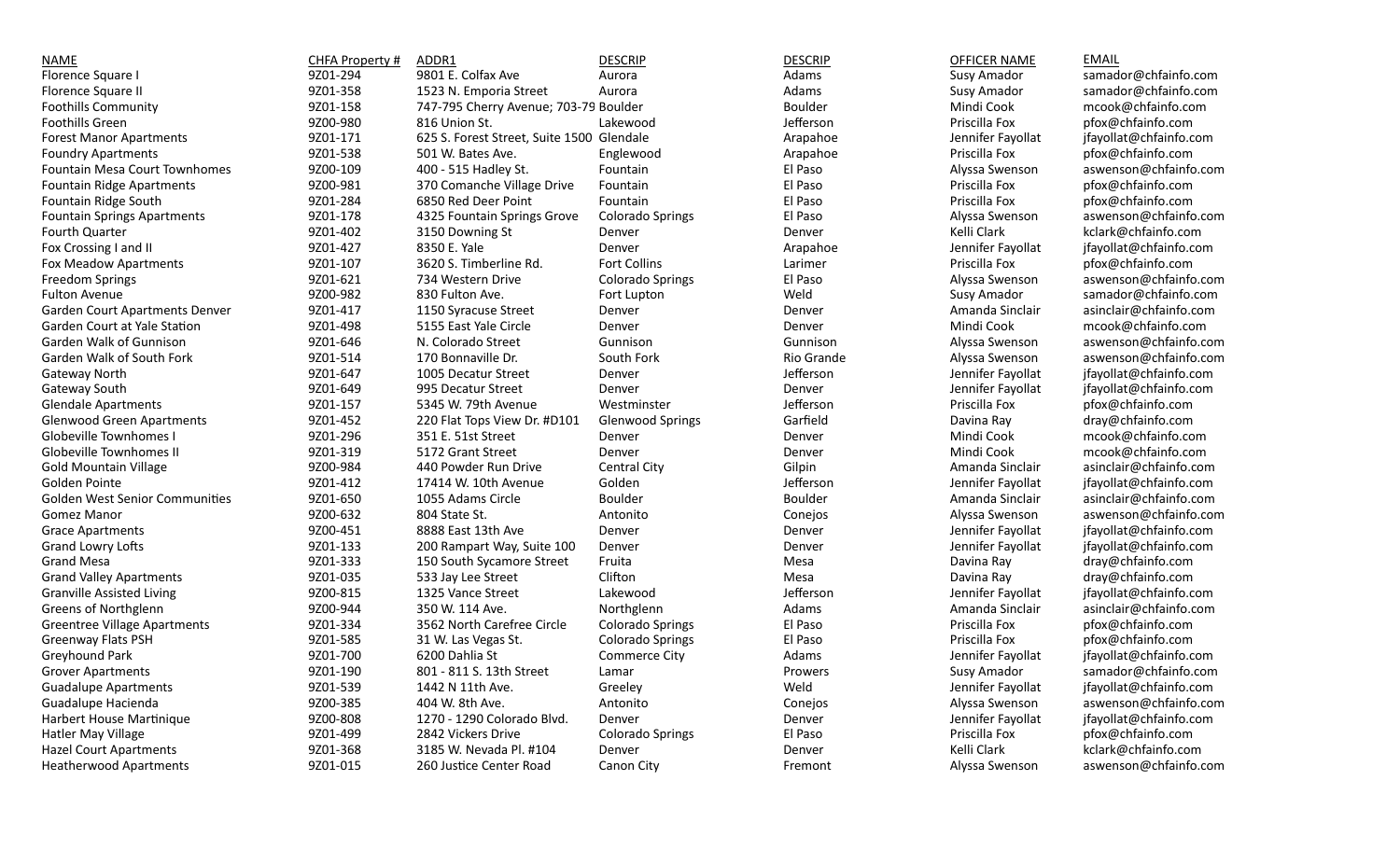| <b>NAME</b>                         | CHFA Property # | ADDR1                                  | <b>DESCRIP</b>          | <b>DESCRIP</b> | <b>OFFICER NAME</b> | <b>EMAIL</b>            |
|-------------------------------------|-----------------|----------------------------------------|-------------------------|----------------|---------------------|-------------------------|
| Heights by Marston Lake             | 9Z00-930        | 7929 West Mansfield Parkway            | Lakewood                | Jefferson      | Jennifer Fayollat   | jfayollat@chfainfo.com  |
| Heritage Village                    | 9Z00-437        | 1920 Florida Rd.                       | Durango                 | La Plata       | Davina Ray          | dray@chfainfo.com       |
| <b>Hickory Ridge Apartments</b>     | 9Z01-386        | 650 Florida Street                     | Pagosa Springs          | Archuleta      | Davina Ray          | dray@chfainfo.com       |
| <b>Hidden Brook Apartments</b>      | 9Z01-077        | 1313 Xenia Street                      | Denver                  | Denver         | Kelli Clark         | kclark@chfainfo.com     |
| <b>Hidden Lake Homes</b>            | 9Z01-540        | 5430 W. 73rd Ave                       | Westminster             | Jefferson      | Priscilla Fox       | pfox@chfainfo.com       |
| High Mar                            | 9Z01-466        | 4990 Moorhead Ave.                     | Boulder                 | Boulder        | Mindi Cook          | mcook@chfainfo.com      |
| <b>High Street Apartments</b>       | 9Z01-088        | 2119 High Street                       | Denver                  | Denver         | Kelli Clark         | kclark@chfainfo.com     |
| <b>Highland Crossing</b>            | 9Z01-103        | 1909 S. Quebec Way                     | Denver                  | Arapahoe       | Jennifer Fayollat   | jfayollat@chfainfo.com  |
| <b>Highland Square Denver</b>       | 9Z00-985        | 8555 E. Evans Ave.                     | Denver                  | Denver         | Jennifer Fayollat   | jfayollat@chfainfo.com  |
| <b>Highlands</b>                    | 9Z01-541        | 805 Bookcliff Ave.                     | Grand Junction          | Mesa           | Davina Ray          | dray@chfainfo.com       |
| Highlands 2                         | 9Z01-622        | 825 Bookcliff Ave                      | Grand Junction          | Mesa           | Davina Ray          | dray@chfainfo.com       |
| Hillside Pointe Apartments          | 9Z01-295        | 905 Hillside Ridge Pointe              | <b>Colorado Springs</b> | El Paso        | Susy Amador         | samador@chfainfo.com    |
|                                     | 9Z00-441        | 1412-1418 Anita St.                    | Pueblo                  | Pueblo         | Alyssa Swenson      | aswenson@chfainfo.com   |
| Hillville Heights I                 | 9Z00-442        | 1428-1434 Anita St.                    | Pueblo                  | Pueblo         |                     | aswenson@chfainfo.com   |
| Hillville Heights II                |                 |                                        |                         |                | Alyssa Swenson      |                         |
| Hillville Heights III               | 9Z00-443        | 1411-1433 Anita St.                    | Pueblo                  | Pueblo         | Alyssa Swenson      | aswenson@chfainfo.com   |
| Hirschfeld Towers                   | 9Z01-375        | 333 W. Ellsworth Ave.                  | Denver                  | Denver         | Mindi Cook          | mcook@chfainfo.com      |
| Holiday Neighborhood                | 9Z01-290        | 4800 Broadway                          | Boulder                 | <b>Boulder</b> | Mindi Cook          | mcook@chfainfo.com      |
| <b>Holly Park Apartments</b>        | 9Z01-037        | 5524 E. 60th Avenue                    | Commerce City           | Adams          | Amanda Sinclair     | asinclair@chfainfo.com  |
| <b>Holy Cross Village</b>           | 9Z00-986        | 508 Sunny Ave.                         | Gypsum                  | Eagle          | Davina Ray          | dray@chfainfo.com       |
| Homes Again Greeley                 | 9Z01-430        | <b>Various Sites</b>                   | Greeley                 | Weld           | Susy Amador         | samador@chfainfo.com    |
| Homestead at Lakewood               | 9Z00-933        | 2121 Wadsworth Boulevard               | Lakewood                | Jefferson      | Susy Amador         | samador@chfainfo.com    |
| Homewood Point                      | 9Z01-330        | 925 Homewood Point                     | Colorado Springs        | El Paso        | Priscilla Fox       | pfox@chfainfo.com       |
| <b>Hughes Station</b>               | 9Z01-242        | 233 North Main Street                  | <b>Brighton</b>         | Adams          | Priscilla Fox       | pfox@chfainfo.com       |
| <b>Hybrook Townhomes I</b>          | 9Z01-308        | 212 Hybrook Road South                 | Divide                  | Teller         | Priscilla Fox       | pfox@chfainfo.com       |
| <b>Hybrook Townhomes II</b>         | 9Z01-346        | 212 Hybrook Road South                 | Divide                  | Teller         | Priscilla Fox       | pfox@chfainfo.com       |
| Indy Street Flats                   | 9Z01-607        | 1440 Independence Street               | Lakewood                | Jefferson      | Priscilla Fox       | pfox@chfainfo.com       |
| InnovAge Senior Housing Thornton    | 9Z01-490        | 12201 Washington Center Park\ Thornton |                         | Adams          | Mindi Cook          | mcook@chfainfo.com      |
| Jefferson Square Apartments         | 9Z00-445        | 8600 E. Jefferson Ave.                 | Denver                  | Denver         | Jennifer Fayollat   | jfayollat@chfainfo.com  |
| Josephine Commons                   | 9Z01-446        | 455 S. Burlington Ave.                 | Lafayette               | <b>Boulder</b> | Mindi Cook          | mcook@chfainfo.com      |
| Journey Home                        | 9Z01-630        | 250 Justice Center Rd.                 | Canon City              | Fremont        | Alyssa Swenson      | aswenson@chfainfo.com   |
|                                     | 9Z01-630        | 250 Justice Center Rd.                 | Canon City              | Fremont        | Peggy Boyd          | pfernandez@chfainfo.com |
| Juan Diego Apartments               | 9Z01-381        | 2447 West Dunkeld Place                | Denver                  | Denver         | Kelli Clark         | kclark@chfainfo.com     |
| Kappa Tower II                      | 9Z01-651        | 9020 E Northfield Blvd.                | Denver                  | Denver         | Jennifer Fayollat   | jfayollat@chfainfo.com  |
| Karis Apartments                    | 9Z01-652        | 3197 N 12th Street                     | Grand Junction          | Mesa           | Davina Ray          | dray@chfainfo.com       |
| <b>Kearney Street</b>               | 9Z00-447        | 6598 Kearney St.                       | Commerce City           | Adams          | Kelli Clark         | kclark@chfainfo.com     |
| Kentucky Circle Village             | 9Z01-562        | 4901 Kentucky Circle                   | Denver                  | Denver         | Susy Amador         | samador@chfainfo.com    |
| <b>Kestrel Apartments</b>           | 9Z01-527        | 245 N 96th Street                      | Louisville              | Boulder        | Mindi Cook          | mcook@chfainfo.com      |
| Kimbark Apartments                  | 9Z00-448        | 1200 Kimbark Street                    | Longmont                | Boulder        | Kelli Clark         | kclark@chfainfo.com     |
| La Casa Rosa                        | 9Z00-987        | 1011 West C Street                     | Greeley                 | Weld           | Priscilla Fox       | pfox@chfainfo.com       |
| Lakeview on the Rise                | 9Z01-633        | 202 Stoney Brook Rd.                   | Fort Collins            | Larimer        | Mindi Cook          | mcook@chfainfo.com      |
| Lakota Ridge Senior Housing         | 9Z01-586        | 705 Castle Valley Blvd                 | New Castle              | Garfield       | Davina Ray          | dray@chfainfo.com       |
| <b>Lamar Station Apartments</b>     | 9Z01-474        | 6150 W. 13th Ave.                      | Lakewood                | Jefferson      | Priscilla Fox       | pfox@chfainfo.com       |
|                                     | 9Z01-328        | 5560 S. Elati Street                   | Littleton               |                | Mindi Cook          | mcook@chfainfo.com      |
| Lara Lea Apartments                 |                 |                                        |                         | Arapahoe       |                     |                         |
| Larkridge Apartments                | 9Z01-632        | 16105 Washington St.                   | Thornton                | Adams          | Mindi Cook          | mcook@chfainfo.com      |
| Las Animas Bent Farm Worker Housing | 9Z00-837        | Various Locations                      | Las Animas              | Bent           | Alyssa Swenson      | aswenson@chfainfo.com   |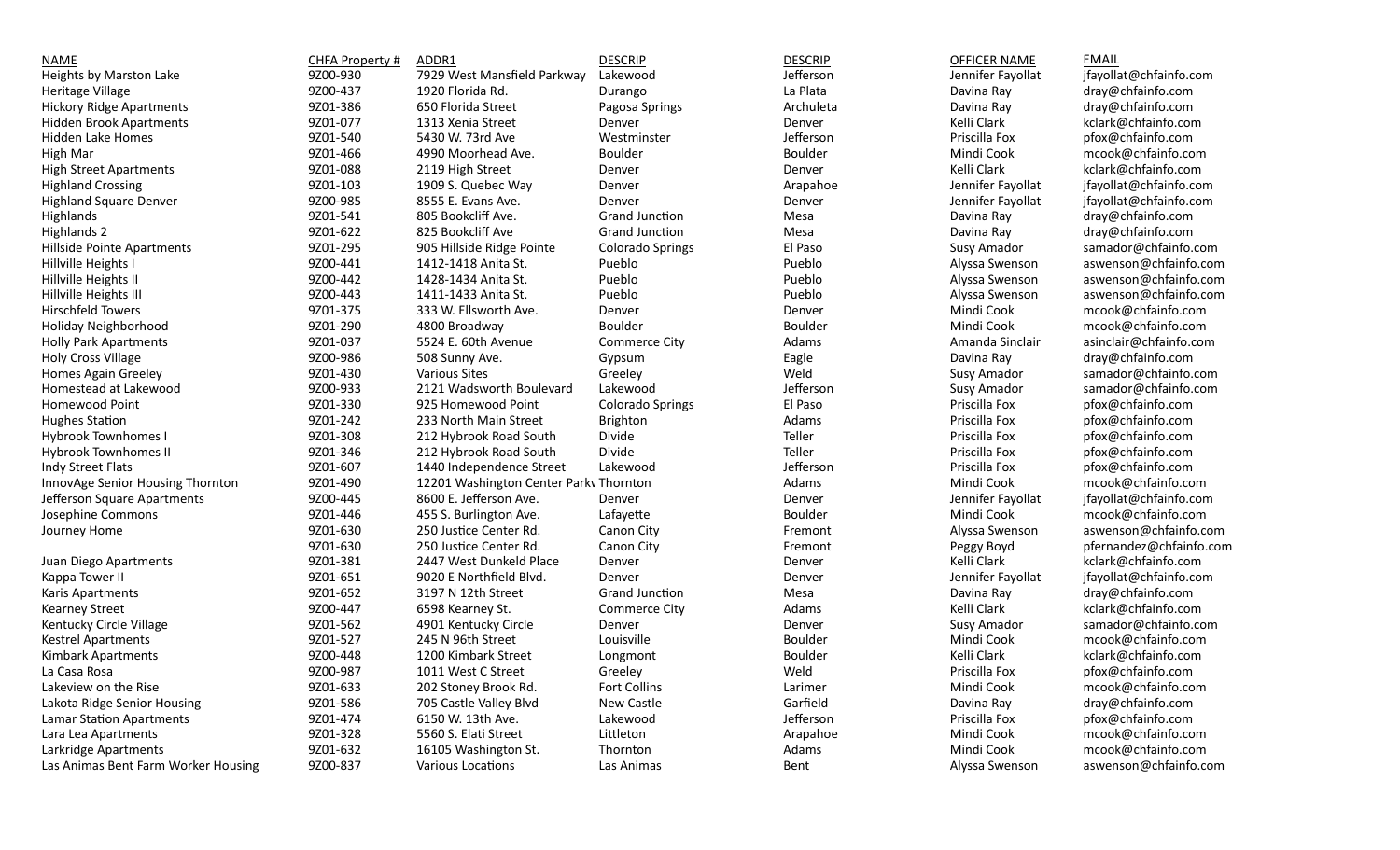| <b>NAME</b>                               | CHFA Property # | ADDR1                                | <b>DESCRIP</b>          | <b>DESCRIP</b> | <b>OFFICER NAME</b> | <b>EMAIL</b>           |
|-------------------------------------------|-----------------|--------------------------------------|-------------------------|----------------|---------------------|------------------------|
| Ledges on 29th                            | 9Z01-471        | 2850 29th Street                     | Boulder                 | Boulder        | Kelli Clark         | kclark@chfainfo.com    |
| Lee Hill                                  | 9Z01-487        | 1175 Lee Hill Drive                  | Boulder                 | Boulder        | Mindi Cook          | mcook@chfainfo.com     |
| Legacy Senior Residences                  | 9Z01-453        | 413 N. Linden Street                 | <b>Fort Collins</b>     | Larimer        | Priscilla Fox       | pfox@chfainfo.com      |
| Legends of Church Ranch                   | 9Z01-701        | 10050 Wadsworth Blyd                 | Westminster             | Jefferson      | Kelli Clark         | kclark@chfainfo.com    |
| Lewis Court Apartments                    | 9Z01-447        | 2200 Jackson Street                  | Golden                  | Jefferson      | Jennifer Fayollat   | jfayollat@chfainfo.com |
| Libby Bortz Assisted Living               | 9Z00-453        | 5844 South Curtice St.               | Littleton               | Arapahoe       | Kelli Clark         | kclark@chfainfo.com    |
| Liberty House Apartments                  | 9Z01-278        | 1500 Hooker St.                      | Denver                  | Denver         | Kelli Clark         | kclark@chfainfo.com    |
| Libretto Apartments                       | 9Z01-467        | 575 S. 8th Street                    | Brighton                | Adams          | Priscilla Fox       | pfox@chfainfo.com      |
| Libretto Apartments Phase II              | 9Z01-653        | 577 South 8th Ave.                   | Brighton                | Adams          | Priscilla Fox       | pfox@chfainfo.com      |
| Limon Apartments                          | 9Z00-452        | 440 First Street                     | Limon                   | Lincoln        | Priscilla Fox       | pfox@chfainfo.com      |
| Lincoln Terrace Denver                    | 9Z01-373        | 25 E. 5th Avenue                     | Denver                  | Denver         | Susy Amador         | samador@chfainfo.com   |
| LincolnPointe Lofts                       | 9Z01-291        | 9783 Pyramid Court                   | Englewood               | Douglas        | Mindi Cook          | mcook@chfainfo.com     |
| LincolnPointe Lofts II                    | 9Z01-378        | 9783 Pyramid Court                   | Englewood               | Douglas        | Mindi Cook          | mcook@chfainfo.com     |
| Linden Building 1838-1848 Linden          | 9Z01-113        | 1838-1848 Linden Street              | <b>Grand Junction</b>   | Mesa           | Davina Ray          | dray@chfainfo.com      |
| Linden Pointe                             | 9Z01-310        | 1975 Barcelona Way                   | <b>Grand Junction</b>   | Mesa           | Davina Ray          | dray@chfainfo.com      |
| <b>Littleton Crossing Apartments</b>      | 9Z01-587        | 5591 S. Nevada St.                   | Littleton               | Arapahoe       | Kelli Clark         | kclark@chfainfo.com    |
| Lone Tree Apartments                      | 9Z00-589        | 1310 Manford Avenue                  | <b>Estes Park</b>       | Larimer        | Susy Amador         | samador@chfainfo.com   |
| Los Altos de Alameda                      | 9Z01-398        | 5100 W. Alameda                      | Denver                  | Denver         | Priscilla Fox       | pfox@chfainfo.com      |
| Lumien Apartments                         | 9Z01-521        | 3190 E. Animas Village Drive         | Durango                 | La Plata       | Davina Ray          | dray@chfainfo.com      |
| Lumien Apartments II                      | 9Z01-623        | 3190 E Animas Village Dr             | Durango                 | La Plata       | Davina Ray          | dray@chfainfo.com      |
| Lumien at Fitzsimons                      | 9Z01-523        | 12025 E 13th Ave                     | Aurora                  | Arapahoe       | Priscilla Fox       | pfox@chfainfo.com      |
| Lumine on 28th                            | 9Z01-465        | 2685 28th Street                     | Boulder                 | Boulder        | Kelli Clark         | kclark@chfainfo.com    |
| Lydia Morgan                              | 9Z00-988        | 1450 Lincoln Ave.                    | Louisville              | Boulder        | Mindi Cook          | mcook@chfainfo.com     |
| Lydian                                    | 9Z01-583        | 2560 Welton Street                   | Denver                  | Denver         | Jennifer Fayollat   | jfayollat@chfainfo.com |
| Lynmar Apartments                         | 9Z00-962        | 2750 Vickers Drive                   | Colorado Springs        | El Paso        | Alyssa Swenson      | aswenson@chfainfo.com  |
| Lyons Valley Townhomes                    | 9Z01-675        | <b>TBD Carter Drive</b>              | Lyons                   | <b>Boulder</b> | Kelli Clark         | kclark@chfainfo.com    |
| <b>Machebeuf Apartments</b>               | 9Z00-454        | 111 Soccerfield Rd.                  | <b>Glenwood Springs</b> | Garfield       | Davina Ray          | dray@chfainfo.com      |
| <b>Madison Avenue Apartments</b>          | 9Z01-026        | 1292 E. 6th Street #14               | Loveland                | Larimer        | Amanda Sinclair     | asinclair@chfainfo.com |
| <b>Madison Woods</b>                      | 9Z00-799        | 2663 Mapleton                        | Boulder                 | Boulder        | Mindi Cook          | mcook@chfainfo.com     |
| <b>Main Street Apartments</b>             | 9Z00-963        | 2300 W. Main Street                  | Littleton               | Arapahoe       | Priscilla Fox       | pfox@chfainfo.com      |
| <b>Maplewood Apartments</b>               | 9Z01-389        | 856 South Van Gordon Ct.             | Lakewood                | Jefferson      | Priscilla Fox       | pfox@chfainfo.com      |
| Mariposa House                            | 9Z01-135        | 1028 Emerson Street                  | Denver                  | Denver         | Kelli Clark         | kclark@chfainfo.com    |
| Mariposa Phase IV                         | 9Z01-491        | 989 N. Navajo Street                 | Denver                  | Denver         | Mindi Cook          | mcook@chfainfo.com     |
| Mariposa Phase VI                         | 9Z01-502        | 1090 N. Osage Street                 | Denver                  | Denver         | Mindi Cook          | mcook@chfainfo.com     |
| Mariposa Phase VII                        | 9Z01-542        | 1040 Osage Street                    | Denver                  | Denver         | Mindi Cook          | mcook@chfainfo.com     |
| Mariposa Phase VIII                       | 9Z01-543        | 1041 N Navajo St                     | Denver                  | Denver         | Mindi Cook          | mcook@chfainfo.com     |
| Mariposa Redevelopment Phase II           | 9Z01-459        | 10th and Navajo                      | Denver                  | Denver         | Mindi Cook          | mcook@chfainfo.com     |
| Mariposa Redevelopment Phase III          | 9Z01-473        | 1295 W. 10th Ave.                    | Denver                  | Denver         | Mindi Cook          | mcook@chfainfo.com     |
| Maroon Creek                              | 9Z00-990        | 305 Stage Court                      | Aspen                   | Pitkin         | Davina Ray          | dray@chfainfo.com      |
| <b>Marston Pointe</b>                     | 9Z00-991        | 7875 W. Mansfield Pkwy.              | Lakewood                | Jefferson      | Priscilla Fox       | pfox@chfainfo.com      |
| Martinez Park and Nettie Moore Apartments | 9Z01-160        | 4555 West 8th Ave./1255 Vrain Denver |                         | Denver         | Susy Amador         | samador@chfainfo.com   |
| <b>Marycrest Apartments</b>               | 9Z01-618        | 2777 W. Parkside Place               | Denver                  | Denver         | Jennifer Fayollat   | jfayollat@chfainfo.com |
| Mason Place                               | 9Z01-654        | 3750 South Mason                     | Fort Collins            | Larimer        | Amanda Sinclair     | asinclair@chfainfo.com |
| Maxfield Heights                          | 9Z01-689        | 100 Ute Ave.                         | Rifle                   | Garfield       | Davina Ray          | dray@chfainfo.com      |
| Meadows at Dunkirk                        | 9Z01-482        | 19300 E. 57th Ave.                   | Aurora                  | Adams          | Mindi Cook          | mcook@chfainfo.com     |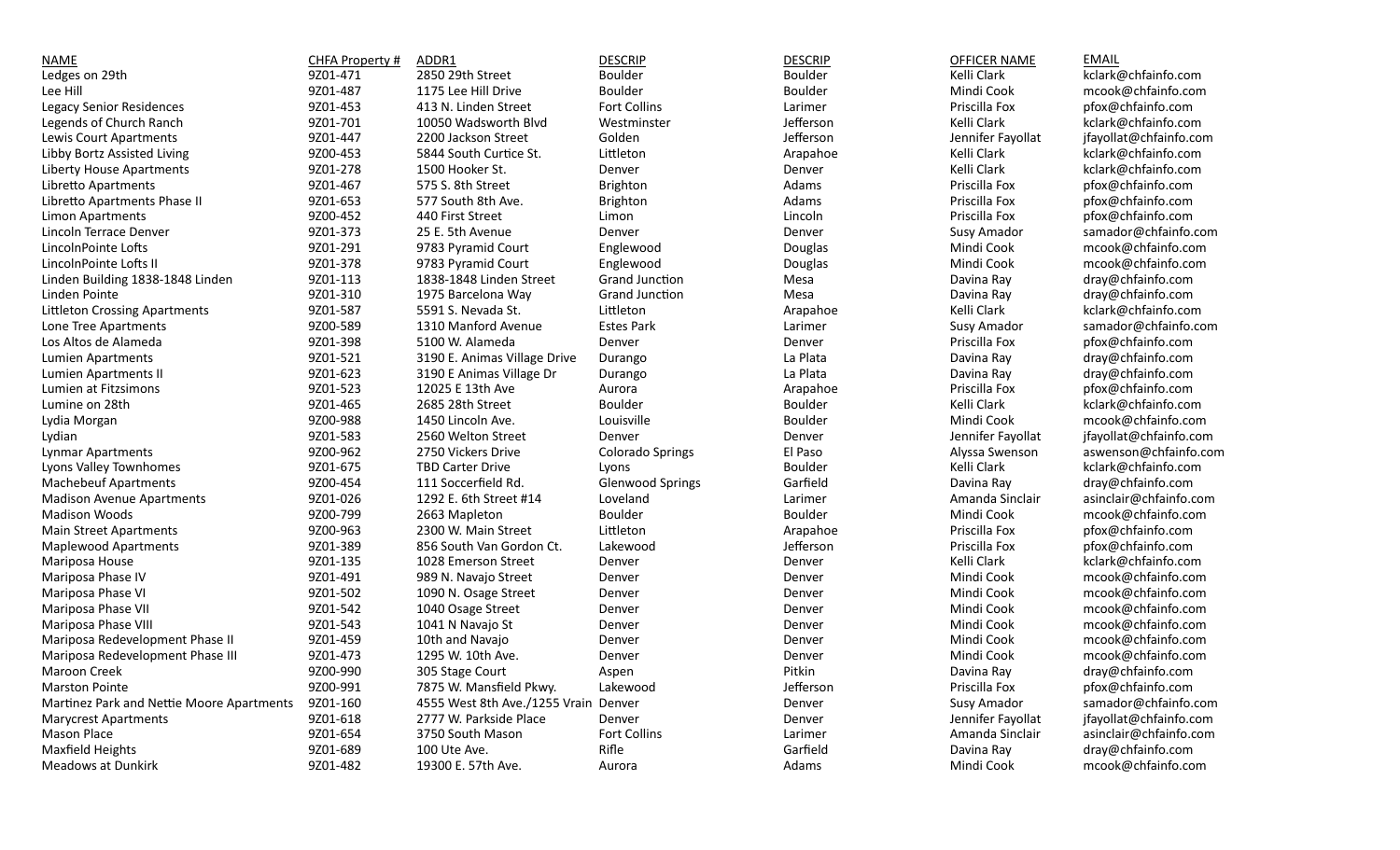| <b>NAME</b>                            | CHFA Property # | ADDR1                                    | <b>DESCRIP</b>           | <b>DESCRIP</b> | OFFICER NAME      | <b>EMAIL</b>           |
|----------------------------------------|-----------------|------------------------------------------|--------------------------|----------------|-------------------|------------------------|
| Meadows at Montbello                   | 9Z01-544        | 4325 S Carson St.                        | Denver                   | Denver         | Susy Amador       | samador@chfainfo.com   |
| Meadows II                             | 9Z00-814        | 1056 Lynx Avenue                         | Loveland                 | Larimer        | Mindi Cook        | mcook@chfainfo.com     |
| <b>Meeker Commons</b>                  | 9Z01-166        | 505 9th Ave.                             | Greeley                  | Weld           | Amanda Sinclair   | asinclair@chfainfo.com |
| Menefee Apartments                     | 9Z00-460        | 404 Menefee Ave.                         | Mancos                   | Montezuma      | Davina Ray        | dray@chfainfo.com      |
| Mercantile Square                      | 9Z00-590        | 1590 Wynkoop                             | Denver                   | Denver         | Priscilla Fox     | pfox@chfainfo.com      |
| Merced de las Animas                   | 9Z00-964        | 3701 W 2nd Ave.                          | Durango                  | La Plata       | Davina Ray        | dray@chfainfo.com      |
| <b>Mesa Park Apartments</b>            | 9Z00-613        | 880 S. Chestnut St.                      | Cortez                   | Montezuma      | Davina Ray        | dray@chfainfo.com      |
| Middle Creek Village                   | 9Z01-303        | 145 N. Frontage Road West                | Vail                     | Eagle          | Davina Ray        | dray@chfainfo.com      |
| <b>Mill Apartments</b>                 | 9Z01-703        | SW Corner of Mill Avenue and L Fraser    |                          | Grand          | Jennifer Fayollat | jfayollat@chfainfo.com |
| Mirasol II Senior Housing              | 9Z01-468        | 1107 Finch Street                        | Loveland                 | Larimer        | Mindi Cook        | mcook@chfainfo.com     |
| Mirasol III                            | 9Z01-655        | 510 St. Louis Avenue                     | Loveland                 | Larimer        | Mindi Cook        | mcook@chfainfo.com     |
| <b>Mirasol Senior Apartments</b>       | 9Z01-344        | 1145 Finch Place                         | Loveland                 | Larimer        | Mindi Cook        | mcook@chfainfo.com     |
| Miremonte                              | 9Z01-659        | 584 Wilson Gulch Dr.                     | Durango                  | La Plata       | Davina Ray        | dray@chfainfo.com      |
| Mission Village of Evans               | 9Z01-656        | 23rd Ave. & Prairie View Dr.             | Evans                    | Weld           | Susy Amador       | samador@chfainfo.com   |
| Mission Village of Greeley             | 9Z01-508        | 320 23rd Ave.                            | Greeley                  | Weld           | Susy Amador       | samador@chfainfo.com   |
| Moline at Stapleton Apartments         | 9Z01-635        | 11650 E. Martin Luther King Jr. I Denver |                          | Denver         | Amanda Sinclair   | asinclair@chfainfo.com |
| <b>Montrose Apartments</b>             | 9Z00-463        | 1685 Encanto                             | Montrose                 | Montrose       | Davina Ray        | dray@chfainfo.com      |
| <b>Montview Meadows</b>                | 9Z00-992        | 1244 Hunter Court                        | Longmont                 | Boulder        | Susy Amador       | samador@chfainfo.com   |
| <b>Morrison Road</b>                   | 9Z01-683        | 5048 Morrison Road                       | Denver                   | Denver         | Susy Amador       | samador@chfainfo.com   |
| Mount Blanca View                      | 9Z00-382        | 201 Market Street                        | Alamosa                  | Alamosa        | Alyssa Swenson    | aswenson@chfainfo.com  |
| Mount Loretto                          | 9Z01-315        | 3101 South Federal Blvd.                 | Denver                   | Denver         | Jennifer Fayollat | jfayollat@chfainfo.com |
| <b>Mountain Terrace</b>                | 9Z00-904        | 3600 W. 84th Ave.                        | Westminster              | Adams          | Kelli Clark       | kclark@chfainfo.com    |
| Mountain View Tower and Eliot Cottages | 9Z01-460        | 1212-22 S. Federal Blvd.                 | Denver                   | Denver         | Amanda Sinclair   | asinclair@chfainfo.com |
| <b>Mountain View Townhomes</b>         | 9Z01-664        | 201 S. Victoria Ave.                     | Pueblo                   | Pueblo         | Alyssa Swenson    | aswenson@chfainfo.com  |
| <b>Mountain Village</b>                | 9Z00-637        | 1101 Mountain Village Circle             | <b>Steamboat Springs</b> | Routt          | Davina Ray        | dray@chfainfo.com      |
| Mountain Vista of Canon City           | 9Z01-275        | 3304 North 5th Street                    | Canon City               | Fremont        | Alyssa Swenson    | aswenson@chfainfo.com  |
| <b>Mulroy Apartments</b>               | 9Z01-376        | 3550 W. 13th Avenue                      | Denver                   | Denver         | Mindi Cook        | mcook@chfainfo.com     |
| Nest                                   | 9Z01-558        | Scattered Sites: 2995 Eagle Way Boulder  |                          | Boulder        | Kelli Clark       | kclark@chfainfo.com    |
| New Heritage                           | 9Z00-119        | 1125 Columbine Street                    | Denver                   | Denver         | Amanda Sinclair   | asinclair@chfainfo.com |
| New Lafayette                          | 9Z00-423        | 3351 Lafayette St.                       | Denver                   | Denver         | Kelli Clark       | kclark@chfainfo.com    |
| Nine Mile                              | 9Z01-619        | 12251 E Cornell Ave                      | Aurora                   | Arapahoe       | Mindi Cook        | mcook@chfainfo.com     |
| North Park I Redo                      | 9Z00-467        | 1401 Washington                          | Canon City               | Fremont        | Alyssa Swenson    | aswenson@chfainfo.com  |
| North Park II Redo                     | 9Z00-468        | 1401 Washington                          | Canon City               | Fremont        | Alyssa Swenson    | aswenson@chfainfo.com  |
| North Park Village III                 | 9Z01-239        | 1401 Washington Street                   | Canon City               | Fremont        | Alyssa Swenson    | aswenson@chfainfo.com  |
| North Pointe Gardens                   | 9Z01-224        | 3777 Parker Blvd.                        | Pueblo                   | Pueblo         | Priscilla Fox     | pfox@chfainfo.com      |
| North Range Crossings                  | 9Z01-593        | 14350 E 104th Ave.                       | Commerce City            | Adams          | Kelli Clark       | kclark@chfainfo.com    |
| Northern Hotel 2017                    | 9Z01-181        | 172 North College Avenue                 | Fort Collins             | Larimer        | Priscilla Fox     | pfox@chfainfo.com      |
| Northfield at Stapleton Apartments     | 9Z01-546        | 4900 N. Trenton Street                   | Denver                   | Denver         | Kelli Clark       | kclark@chfainfo.com    |
| Notable                                | 9Z01-677        | 730 Simms Street                         | Lakewood                 | Jefferson      | Priscilla Fox     | pfox@chfainfo.com      |
| Nucla Apartments                       | 9Z01-072        | 300 E. Third Street                      | Nucla                    | Montrose       | Davina Ray        | dray@chfainfo.com      |
| <b>Oakridge Crossing</b>               | 9Z01-547        | 4706 McMurry Ave.                        | Fort Collins             | Larimer        | Priscilla Fox     | pfox@chfainfo.com      |
| <b>Oakshire Commons</b>                | 9Z01-548        | 2400 Oakshire Lane                       | Pueblo                   | Pueblo         | Priscilla Fox     | pfox@chfainfo.com      |
| Oakshire Commons II                    | 9Z01-116        | 2430 Oakshire Lane                       | Pueblo                   | Pueblo         | Priscilla Fox     | pfox@chfainfo.com      |
| Oakshire Gardens                       | 9Z01-362        | 2400 Oakshire Lane                       | Pueblo                   | Pueblo         | Priscilla Fox     | pfox@chfainfo.com      |
| Oakshire Hills                         | 9Z01-193        | 2100 Oakshire Lane                       | Pueblo                   | Pueblo         | Alyssa Swenson    | aswenson@chfainfo.com  |
|                                        |                 |                                          |                          |                |                   |                        |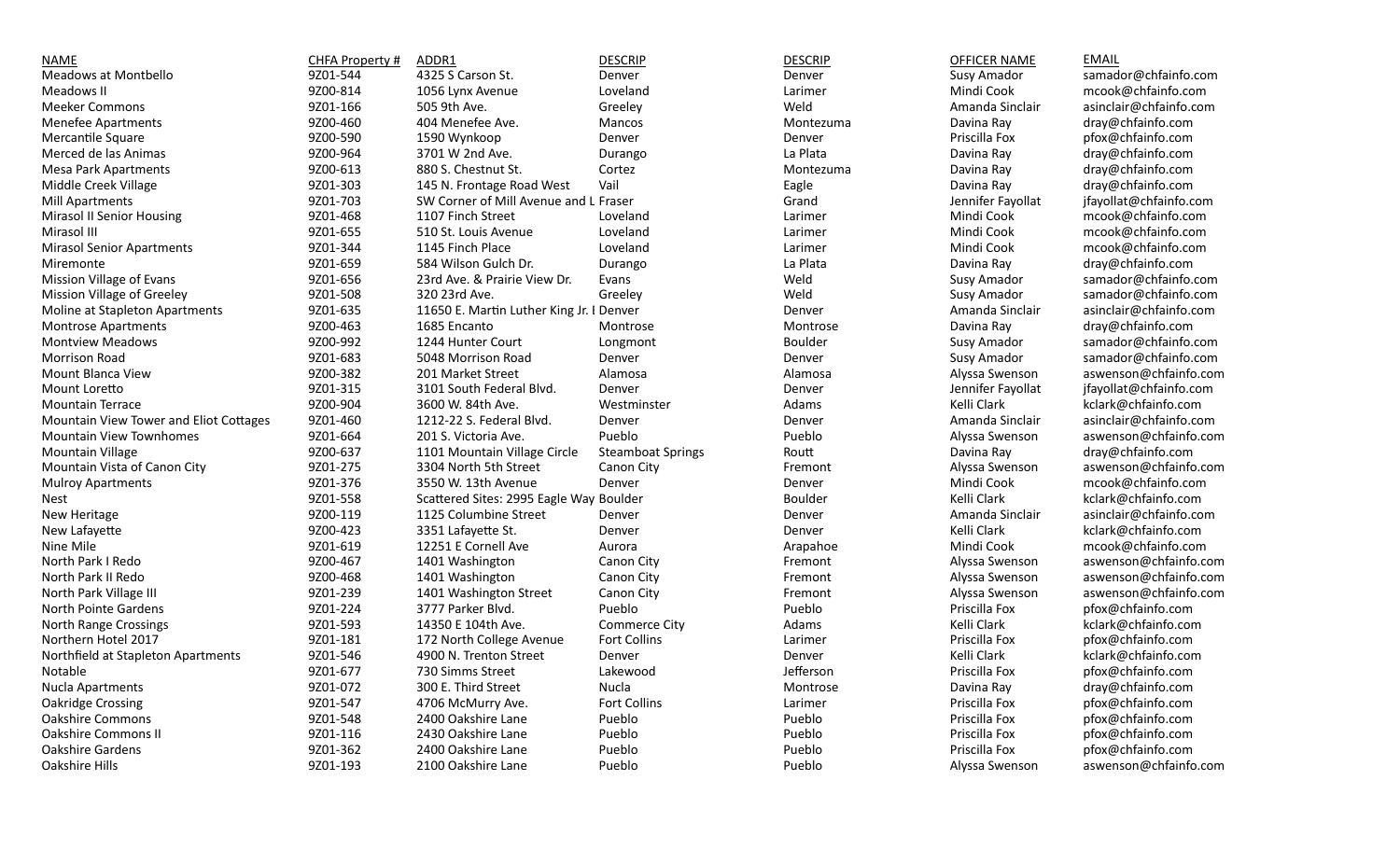| NAME                                  | CHFA Property # | ADDR1                                   | <b>DESCRIP</b>        | <b>DESCRIP</b> | OFFICER NAME      | <b>EMAIL</b>           |
|---------------------------------------|-----------------|-----------------------------------------|-----------------------|----------------|-------------------|------------------------|
| Oakshire Trails                       | 9Z01-509        | 2300 Oakshire Lane                      | Pueblo                | Pueblo         | Alyssa Swenson    | aswenson@chfainfo.com  |
| Oakwood Senior Apartments             | 9Z01-317        | 475 Oakwood Drive                       | Castle Rock           | Douglas        | Priscilla Fox     | pfox@chfainfo.com      |
| Oakwood Senior II                     | 9Z01-707        | 559 Oakwood Drive                       | Castle Rock           | Douglas        | Priscilla Fox     | pfox@chfainfo.com      |
| <b>Odyssey Apartments</b>             | 9Z01-488        | 4725 High Street                        | Denver                | Denver         | Kelli Clark       | kclark@chfainfo.com    |
| Off Broadway Lofts                    | 9Z01-156        | 2135 Stout Street                       | Denver                | Denver         | Jennifer Fayollat | jfayollat@chfainfo.com |
| <b>Olive Tree Apartments</b>          | 9Z00-473        | 2550-2560 Ogden Street                  | Denver                | Denver         | Kelli Clark       | kclark@chfainfo.com    |
| <b>Orchard Crossing West</b>          | 9Z00-118        | 4183 W. 72nd Ave                        | Westminster           | Adams          | Mindi Cook        | mcook@chfainfo.com     |
| <b>Orchard Hill Senior Apartments</b> | 9Z01-196        | 1353 West 88th Avenue                   | Thornton              | Adams          | Mindi Cook        | mcook@chfainfo.com     |
| <b>Osito Ridge Apartments</b>         | 9Z01-229        | 5855 West Hampden Avenue                | Denver                | Denver         | Priscilla Fox     | pfox@chfainfo.com      |
| Otero Villas La Junta                 | 9Z00-592        | 1612 Carson Avenue                      | La Junta              | Otero          | Alyssa Swenson    | aswenson@chfainfo.com  |
| <b>Overland Trail LLC</b>             | 9Z01-519        | 1307 Platte St.                         | Sterling              | Logan          | Susy Amador       | samador@chfainfo.com   |
| Overlook at Thornton                  | 9Z00-331        | 647 W. 91st Avenue                      | Thornton              | Adams          | Mindi Cook        | mcook@chfainfo.com     |
| Overlook Village                      | 9Z00-946        | 670 Menefee St., #130                   | Mancos                | Montezuma      | Davina Ray        | dray@chfainfo.com      |
| Palacio Inca Apartments               | 9Z00-850        | 850 Inca Street                         | Denver                | Denver         | Amanda Sinclair   | asinclair@chfainfo.com |
| Palo Park Community                   | 9Z01-592        | 4525 Palo Parkway                       | Boulder               | Boulder        | Mindi Cook        | mcook@chfainfo.com     |
| Paloma Villa I                        | 9Z01-280        | 4200 Morrison Road                      | Denver                | Denver         | Priscilla Fox     | pfox@chfainfo.com      |
| Paloma Villa II                       | 9Z01-279        | 3901 Morrison Road                      | Denver                | Denver         | Priscilla Fox     | pfox@chfainfo.com      |
| Paloma Villa III                      | 9Z01-337        | 4225 Morrison Road                      | Denver                | Denver         | Priscilla Fox     | pfox@chfainfo.com      |
| Pancratia Hall Lofts                  | 9Z01-705        | 3001 S. Federal Blvd                    | Denver                | Denver         | Amanda Sinclair   | asinclair@chfainfo.com |
| Paris Family Housing                  | 9Z01-588        | 1702 Paris Street                       | Aurora                | Adams          | Kelli Clark       | kclark@chfainfo.com    |
| Park at Colorado Outdoors             | 9Z01-702        | SW corner of North 5th St & No Montrose |                       | Montrose       | Davina Ray        | dray@chfainfo.com      |
| Park Avenue Canon City                | 9Z00-996        | 1020 Park Avenue                        | Canon City            | Fremont        | Alyssa Swenson    | aswenson@chfainfo.com  |
| Park Avenue West Apartments 2019      | 9Z01-210        | 833 Park Avenue West                    | Denver                | Denver         | Kelli Clark       | kclark@chfainfo.com    |
| Park Hill Residence                   | 9Z00-646        | 1901 Eudora Street                      | Denver                | Denver         | Amanda Sinclair   | asinclair@chfainfo.com |
| Park Hill Station                     | 9Z01-493        | 4055 Albion St.                         | Denver                | Denver         | Jennifer Fayollat | jfayollat@chfainfo.com |
| Park Meadows                          | 9Z01-164        | 851 - 976 Mt. Werner Circle             | Colorado Springs      | El Paso        | Alyssa Swenson    | aswenson@chfainfo.com  |
| <b>Parker Hilltop Apartments</b>      | 9Z01-129        | 19600 Clubhouse Drive                   | Parker                | Douglas        | Susy Amador       | samador@chfainfo.com   |
| Parkside Apartments Denver            | 9Z01-307        | 7780 E. 23rd                            | Denver                | Denver         | Jennifer Fayollat | ifayollat@chfainfo.com |
| Parkside Family Housing               | 9Z00-476        | 5007-5095 Valmont Rd.                   | Boulder               | Boulder        | Amanda Sinclair   | asinclair@chfainfo.com |
| Parkview Village                      | 9Z00-663        | 5383 Carr St.                           | Arvada                | Jefferson      | Amanda Sinclair   | asinclair@chfainfo.com |
| Parkview Village West                 | 9Z00-598        | 5350 -5360 Everett St.                  | Arvada                | Jefferson      | Amanda Sinclair   | asinclair@chfainfo.com |
| Pathways Village                      | 9Z01-510        | 564 29th Road                           | <b>Grand Junction</b> | Mesa           | Davina Ray        | dray@chfainfo.com      |
| <b>Pavilion Gardens</b>               | 9Z01-115        | 2366 Robin's Way                        | Montrose              | Montrose       | Davina Ray        | dray@chfainfo.com      |
| Peak View Apartments                  | 9Z01-720        | 1551 South St. Vrain Ave.               | <b>Estes Park</b>     | Larimer        | Susy Amador       | samador@chfainfo.com   |
| Peakview Trails                       | 9Z01-590        | 1512 60th Avenue                        | Greeley               | Weld           | Priscilla Fox     | pfox@chfainfo.com      |
| Pena Station Apartments               | 9Z01-637        | 61st Ave. and Telluride Way             | Denver                | Denver         | Jennifer Fayollat | jfayollat@chfainfo.com |
| Peoria Crossing I                     | 9Z01-611        | 12101 E 30th Street                     | Aurora                | Adams          | Susy Amador       | samador@chfainfo.com   |
| Phoenix on the Fax                    | 9Z01-431        | 7171 E. Colfax Ave.                     | Denver                | Denver         | Mindi Cook        | mcook@chfainfo.com     |
| Pine River Valley                     | 9Z00-477        | 251 Clover Dr.                          | Bayfield              | La Plata       | Davina Ray        | dray@chfainfo.com      |
| Pine View Estates                     | 9Z01-657        | 602 & 622 23rd St.                      | Greeley               | Weld           | Susy Amador       | samador@chfainfo.com   |
| Pinecone Village                      | 9Z00-478        | 707-751 Miller Ave.                     | <b>Brighton</b>       | Adams          | Jennifer Fayollat | jfayollat@chfainfo.com |
| Pinecrest at Commerce City            | 9Z00-193        | 5659 Olive Street                       | Commerce City         | Adams          | Amanda Sinclair   | asinclair@chfainfo.com |
| Pines Apartments Lakewood             | 9Z01-356        | 148 S. Zang Way                         | Lakewood              | Jefferson      | Mindi Cook        | mcook@chfainfo.com     |
| Pines at Castle Rock I                | 9Z00-997        | 2220 Castlegate Drive North             | Castle Rock           | Douglas        | Kelli Clark       | kclark@chfainfo.com    |
| Pines at Castle Rock II               | 9Z01-019        | 2220 Castle Gate Drive North            | Castle Rock           | Douglas        | Kelli Clark       | kclark@chfainfo.com    |
|                                       |                 |                                         |                       |                |                   |                        |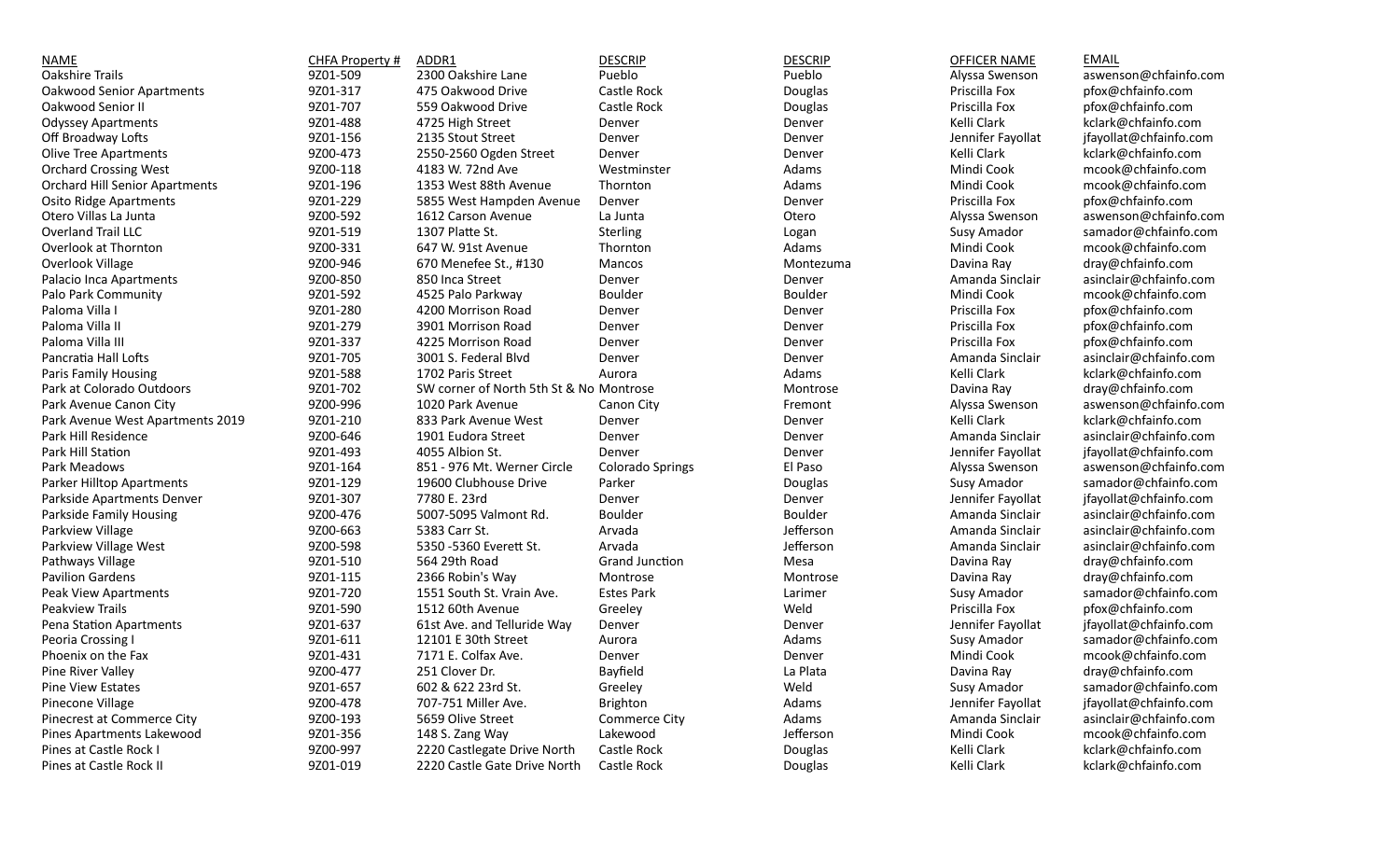| <b>NAME</b>                                            | CHFA Property # | ADDR1                                 | <b>DESCRIP</b>          | <b>DESCRIP</b>    | <b>OFFICER NAME</b> | <b>EMAIL</b>           |
|--------------------------------------------------------|-----------------|---------------------------------------|-------------------------|-------------------|---------------------|------------------------|
| Pines at Castle Rock III                               | 9Z01-048        | 2200 Castle Gate Drive North          | Castle Rock             | Douglas           | Kelli Clark         | kclark@chfainfo.com    |
| Pinewood Lodge                                         | 9Z01-314        | 200 South Ironton Street              | Aurora                  | Arapahoe          | Priscilla Fox       | pfox@chfainfo.com      |
| Pinewood Village                                       | 9Z01-049        | 605 East Airport Road                 | Breckenridge            | Summit            | Davina Ray          | dray@chfainfo.com      |
| Pinewood Village 2                                     | 9Z01-559        | 837 Airport Rd.                       | Breckenridge            | Summit            | Davina Ray          | dray@chfainfo.com      |
| Pinon Apartments                                       | 9Z01-002        | 35 Cedar Avenue                       | Montrose                | Montrose          | Davina Ray          | dray@chfainfo.com      |
| Pinon Terrace                                          | 9Z01-371        | 20 Primrose Circle                    | Durango                 | La Plata          | Davina Ray          | dray@chfainfo.com      |
| <b>Pioneer Apartments</b>                              | 9Z00-413        | 105 Gateway                           | Fort Morgan             | Morgan            | Susy Amador         | samador@chfainfo.com   |
| <b>Plains View Apartments</b>                          | 9Z01-155        | 1705 South 11th Street                | Lamar                   | Prowers           | Susy Amador         | samador@chfainfo.com   |
| Platte Valley Home                                     | 9Z01-609        | 3058 Champa St./3401 Arapahc Denver   |                         | Denver            | Mindi Cook          | mcook@chfainfo.com     |
| Plaza del Sol                                          | 9Z01-218        | 2501 Ash Avenue #36                   | Greeley                 | Weld              | Jennifer Fayollat   | jfayollat@chfainfo.com |
| Plaza on Platte                                        | 9Z00-668        | 2508 E. Platte Ave.                   | <b>Colorado Springs</b> | El Paso           | Alyssa Swenson      | aswenson@chfainfo.com  |
| Plaza Townhomes at Macon and Moline                    | 9Z01-342        | 1334 Macon Street                     | Aurora                  | Arapahoe          | Mindi Cook          | mcook@chfainfo.com     |
| <b>Point Apartments</b>                                | 9Z01-206        | 2550 Washington St.                   | Denver                  | Denver            | Kelli Clark         | kclark@chfainfo.com    |
| Point of the Pines Gardens                             | 9Z01-440        | 330 Elkton                            | <b>Colorado Springs</b> | El Paso           | Priscilla Fox       | pfox@chfainfo.com      |
| Porter House Apartments                                | 9Z01-528        | 5580 W 29th Street                    | Greeley                 | Weld              | Susy Amador         | samador@chfainfo.com   |
| <b>Powers Circle Apartments</b>                        | 9Z01-472        | 123 West Powers Circle                | Littleton               |                   | Kelli Clark         | kclark@chfainfo.com    |
| Prairie Creeks Assisted Living                         | 9Z00-841        | 56175 Sunset Ave.                     | Strasburg               | Arapahoe<br>Adams | Priscilla Fox       | pfox@chfainfo.com      |
|                                                        | 9Z01-180        |                                       |                         |                   |                     |                        |
| <b>Prairie Mesa Estates</b>                            |                 | 650 East Second Street                | Cortez                  | Montezuma         | Davina Ray          | dray@chfainfo.com      |
| <b>Prairie Sun Apartments</b>                          | 9Z01-230        | 1001 Mountview Avenue                 | Fort Lupton             | Weld              | Susy Amador         | samador@chfainfo.com   |
| <b>Prentice Place Lofts</b>                            | 9Z01-340        | 8300 East Printice Avenue             | Greenwood Village       | Arapahoe          | Mindi Cook          | mcook@chfainfo.com     |
| <b>Presidential Arms Apartments</b>                    | 9Z01-383        | 3595 S. Washington Street             | Englewood               | Arapahoe          | Mindi Cook          | mcook@chfainfo.com     |
| Project Renovate                                       | 9Z01-595        | Various                               | Boulder                 | Boulder           | Mindi Cook          | mcook@chfainfo.com     |
| Providence at the Heights                              | 9Z01-624        | 15650 E Alameda Parkway               | Aurora                  | Arapahoe          | Priscilla Fox       | pfox@chfainfo.com      |
| Provincetowne Green Communities                        | 9Z01-436        | 626 Quaking Aspen Dr.                 | Fort Collins            | Larimer           | Kelli Clark         | kclark@chfainfo.com    |
| Pueblo West Gardens                                    | 9Z01-423        | 960 East Saxony Drive                 | <b>Pueblo West</b>      | Pueblo            | Alyssa Swenson      | aswenson@chfainfo.com  |
| Pueblo West Gardens II                                 | 9Z01-479        | 960 E. Saxony Drive                   | Pueblo West             | Pueblo            | Alyssa Swenson      | aswenson@chfainfo.com  |
| <b>Quail Village Apartments</b>                        | 9Z01-109        | 321 Quail Road                        | Longmont                | Boulder           | Amanda Sinclair     | asinclair@chfainfo.com |
| Quayle                                                 | 9Z01-628        | 211 W 1st Ave.                        | Denver                  | Denver            | Mindi Cook          | mcook@chfainfo.com     |
| Ranch at Bear Creek                                    | 9Z00-179        | 3324 S. Field St.                     | Lakewood                | Jefferson         | Jennifer Fayollat   | jfayollat@chfainfo.com |
| Range View Apartments                                  | 9Z01-670        | Montview Blvd. and Sable Blvd. Aurora |                         | Arapahoe          | Priscilla Fox       | pfox@chfainfo.com      |
| Red Hill Lofts                                         | 9Z01-694        |                                       | Carbondale              | Garfield          | Davina Ray          | dray@chfainfo.com      |
| Red Oak Park                                           | 9Z01-443        | 3025 Littleleaf Lane                  | Boulder                 | Boulder           | Mindi Cook          | mcook@chfainfo.com     |
| Redstone Ranch I                                       | 9Z00-994        | 4775 Argonne Street                   | Denver                  | Denver            | Priscilla Fox       | pfox@chfainfo.com      |
| Redstone Ranch III                                     | 9Z01-106        | 4775 Argonne Street                   | Denver                  | Denver            | Priscilla Fox       | pfox@chfainfo.com      |
| Redtail Ponds Permanent Supportive Housing             | 9Z01-511        | 5080 Fossil Blvd.                     | Fort Collins            | Larimer           | Amanda Sinclair     | asinclair@chfainfo.com |
| Reflections Senior Apartments                          | 9Z01-159        | 321 E. Troutman Parkway               | <b>Fort Collins</b>     | Larimer           | Priscilla Fox       | pfox@chfainfo.com      |
| Remington                                              | 9Z01-642        | 300 Remington St                      | Fort Collins            | Larimer           | Susy Amador         | samador@chfainfo.com   |
| Renaissance at Civic Center                            | 9Z01-208        | 25 East 16th Avenue                   | Denver                  | Denver            | Jennifer Fayollat   | jfayollat@chfainfo.com |
| Renaissance at Concord Plaza                           | 9Z00-998        | 1793 Kendall Street                   | Lakewood                | Jefferson         | Jennifer Fayollat   | jfayollat@chfainfo.com |
| Renaissance at Loretto Heights                         | 9Z00-602        | 3100 W. Girard Ave.                   | Englewood               | Arapahoe          | Jennifer Fayollat   | jfayollat@chfainfo.com |
| Renaissance at Lowry                                   | 9Z01-209        | 550 Alton Way                         | Denver                  | Denver            | Jennifer Fayollat   | jfayollat@chfainfo.com |
| Renaissance at North Colorado Station Phase   9201-561 |                 | 3999 Colorado Blvd.                   | Denver                  | Denver            | Amanda Sinclair     | asinclair@chfainfo.com |
| Renaissance at North Colorado Station Phase   9Z01-495 |                 | 3999 Colorado Blvd.                   | Denver                  | Denver            | Amanda Sinclair     | asinclair@chfainfo.com |
| Renaissance at Xenia Village                           | 9Z01-357        | 1420 Xenia Street                     | Denver                  | Denver            | Jennifer Fayollat   | jfayollat@chfainfo.com |
| Renaissance Downtown Lofts LIHTC                       | 9Z01-550        | 2075 Broadway                         | Denver                  | Denver            | Amanda Sinclair     | asinclair@chfainfo.com |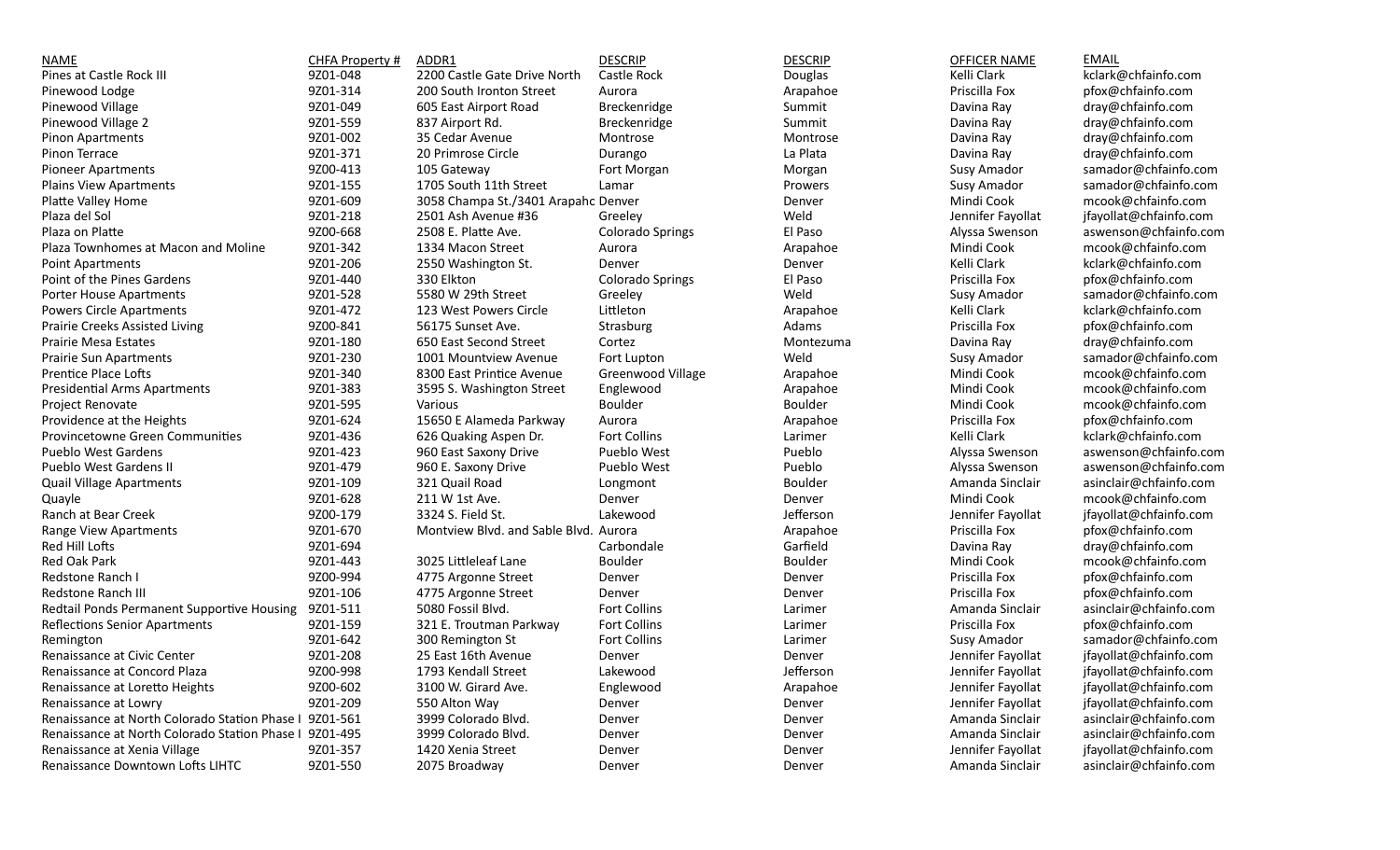| NAME                                         | CHFA Property # | ADDR1                                    | <b>DESCRIP</b>           | <b>DESCRIP</b> | OFFICER NAME      | <b>EMAIL</b>           |
|----------------------------------------------|-----------------|------------------------------------------|--------------------------|----------------|-------------------|------------------------|
| Renaissance Downtown Lofts PAB               | 9Z01-640        | 2075 Broadway                            | Denver                   | Denver         | Amanda Sinclair   | asinclair@chfainfo.com |
| Renaissance Legacy Lofts                     | 9Z01-708        | 2175 California St                       | Denver                   | Denver         | Jennifer Fayollat | jfayollat@chfainfo.com |
| Renaissance Riverfront Lofts                 | 9Z01-405        | 3400 Park Avenue West                    | Denver                   | Denver         | Amanda Sinclair   | asinclair@chfainfo.com |
| Renaissance Stout Street Lofts               | 9Z01-475        | 2180 Stout Street                        | Denver                   | Denver         | Amanda Sinclair   | asinclair@chfainfo.com |
| Renaissance Uptown Lofts                     | 9Z01-406        | 1509 Pearl Street                        | Denver                   | Denver         | Amanda Sinclair   | asinclair@chfainfo.com |
| Renaissance Veterans Apartments at Fitzsimor | 9Z01-661        | 1919 N. Quentin Street                   | Aurora                   | Adams          | Amanda Sinclair   | asinclair@chfainfo.com |
| Renaissance West End Flats                   | 9Z01-449        | 1490 Zenobia St.                         | Denver                   | Denver         | Jennifer Fayollat | jfayollat@chfainfo.com |
| Renova V English Village                     | 9Z01-712        | 1348-1364 S Coffman St                   | Longmont                 | Boulder        | Amanda Sinclair   | asinclair@chfainfo.com |
| Renova V Laguna Place                        | 9Z01-713        | 4480 Laguna Place                        | Boulder                  | Boulder        | Amanda Sinclair   | asinclair@chfainfo.com |
| Renova V Parkville Apartments                | 9Z01-714        | 1050 16th Ave.                           | Longmont                 | Boulder        | Amanda Sinclair   | asinclair@chfainfo.com |
| Renova V Sage Court                          | 9Z01-715        | 2965 Valmont Rd                          | Boulder                  | Boulder        | Amanda Sinclair   | asinclair@chfainfo.com |
| Renova V Terry Street Apartments             | 9Z01-716        | 1917 & 1925 Terry Street                 | Longmont                 | Boulder        | Amanda Sinclair   | asinclair@chfainfo.com |
| Reserve at Castle Highlands                  | 9Z01-167        | 1040 Highland Vista Avenue               | Castle Rock              | Douglas        | Kelli Clark       | kclark@chfainfo.com    |
| Reserve at Centerra                          | 9Z01-186        | 4264 McWhinney Blvd.                     | Loveland                 | Larimer        | Amanda Sinclair   | asinclair@chfainfo.com |
| Reserve at Northglenn Resyndication          | 9Z01-187        | 11450 Community Center Dr.               | Northglenn               | Adams          | Amanda Sinclair   | asinclair@chfainfo.com |
| Reserve at South Creek                       | 9Z01-161        | 15601 East Jamison Drive                 | Englewood                | Arapahoe       | Kelli Clark       | kclark@chfainfo.com    |
| Reserve at Thornton I                        | 9Z01-232        | 9700 Welby Road                          | Thornton                 | Adams          | Amanda Sinclair   | asinclair@chfainfo.com |
| Reserve at Thornton II                       | 9Z01-321        | 9700 Welby Road                          | Thornton                 | Adams          | Amanda Sinclair   | asinclair@chfainfo.com |
| Reserves at Green Valley Ranch               | 9Z01-695        | 4857 & 4927 N Salida St.                 | Denver                   | Denver         | Kelli Clark       | kclark@chfainfo.com    |
| Reserves at Steamboat Springs                | 9Z01-551        | 2000 Elk River Rd.                       | <b>Steamboat Springs</b> | Routt          | Davina Ray        | dray@chfainfo.com      |
| Residence at Oakridge                        | 9Z01-203        | 4750 Wheaton Drive                       | Fort Collins             | Larimer        | Susy Amador       | samador@chfainfo.com   |
| Residence at Village Green                   | 9Z01-489        | 3455 N. Carefree Circle                  | <b>Colorado Springs</b>  | El Paso        | Alyssa Swenson    | aswenson@chfainfo.com  |
| Residences at Capitol Heights                | 9Z01-150        | 1350 Grant Street                        | Denver                   | Denver         | Jennifer Fayollat | jfayollat@chfainfo.com |
| Residences at Creekside                      | 9Z01-349        | 1700 Pierce Street                       | Lakewood                 | Jefferson      | Priscilla Fox     | pfox@chfainfo.com      |
| Residences at First Avenue                   | 9Z00-116        | 112 Kenton Street                        | Aurora                   | Arapahoe       | Susy Amador       | samador@chfainfo.com   |
| Residences at Hoffman                        | 9Z01-641        | 1324 Xanadu Rd.                          | Aurora                   | Arapahoe       | Kelli Clark       | kclark@chfainfo.com    |
| Residences at Panorama Pointe                | 9Z01-404        | 8310 Clay Street                         | Westminster              | Adams          | Kelli Clark       | kclark@chfainfo.com    |
| Residences at Prairie Creek                  | 0Z01-290        | 56210 E. 20th Ct.                        | Strasburg                | Adams          | Priscilla Fox     | pfox@chfainfo.com      |
| Residences at Skyway Park                    | 9Z01-408        | 886 Arcturus Drive                       | <b>Colorado Springs</b>  | El Paso        | Alyssa Swenson    | aswenson@chfainfo.com  |
| Residences at Trolley Park                   | 9Z01-343        | 1445 Dallas Street                       | Aurora                   | Arapahoe       | Susy Amador       | samador@chfainfo.com   |
| Residences at University Hills               | 9Z01-463        | 2775 S. Brook Drive                      | Denver                   | Denver         | Kelli Clark       | kclark@chfainfo.com    |
| Ridge                                        | 9Z01-575        | 4375 Timberview Point                    | Colorado Springs         | El Paso        | Alyssa Swenson    | aswenson@chfainfo.com  |
| <b>Ridgemoor Apartments</b>                  | 9Z01-235        | 693 Urban Court                          | Lakewood                 | Jefferson      | Mindi Cook        | mcook@chfainfo.com     |
| Ridgway Space to Create                      | 9Z01-732        | NE Corner of N. Laura and Clint‹ Ridgway |                          | Ouray          | Davina Ray        | dray@chfainfo.com      |
| <b>Right Place</b>                           | 9Z01-690        | 1619 Bonforte Boulevard                  | Pueblo                   | Pueblo         | Alyssa Swenson    | aswenson@chfainfo.com  |
| Rio de Esperanza                             | 9Z00-947        | 1400 W. Louisiana Ave.                   | Denver                   | Denver         | Kelli Clark       | kclark@chfainfo.com    |
| Rio Grande                                   | 9Z00-609        | 1531 Stout St., Ste. 100                 | Denver                   | Denver         | Kelli Clark       | kclark@chfainfo.com    |
| Rio Sacramento                               | 9Z01-236        | 15 Calhoun Road                          | Pueblo                   | Pueblo         | Alyssa Swenson    | aswenson@chfainfo.com  |
| <b>River Bend Apartments</b>                 | 9Z01-087        | 1500 Holman                              | Salida                   | Chaffee        | Alyssa Swenson    | aswenson@chfainfo.com  |
| <b>River Bend Residences</b>                 | 9Z01-663        | 2544 Colorado Blvd                       | Idaho Springs            | Clear Creek    | Kelli Clark       | kclark@chfainfo.com    |
| <b>Riverview Apartments Fort Morgan</b>      | 9Z00-435        | 1605 E. 9th St.                          | Fort Morgan              | Morgan         | Susy Amador       | samador@chfainfo.com   |
| <b>Riverwalk Apartments</b>                  | 9Z01-030        | 744 Mockingbird St., Suite A-10 Brighton |                          | Adams          | Jennifer Fayollat | jfayollat@chfainfo.com |
| <b>Roaring Fork Apartments</b>               | 9Z01-631        | 111 Emma Road                            | Basalt                   | Pitkin         | Davina Ray        | dray@chfainfo.com      |
| <b>Rock Crest Apartments</b>                 | 9Z01-199        | 4999 Lucerne Avenue                      | Loveland                 | Larimer        | Mindi Cook        | mcook@chfainfo.com     |
| Rood Candy Apartments                        | 9Z01-130        | 404 W. 7th Street                        | Pueblo                   | Pueblo         | Alyssa Swenson    | aswenson@chfainfo.com  |
|                                              |                 |                                          |                          |                |                   |                        |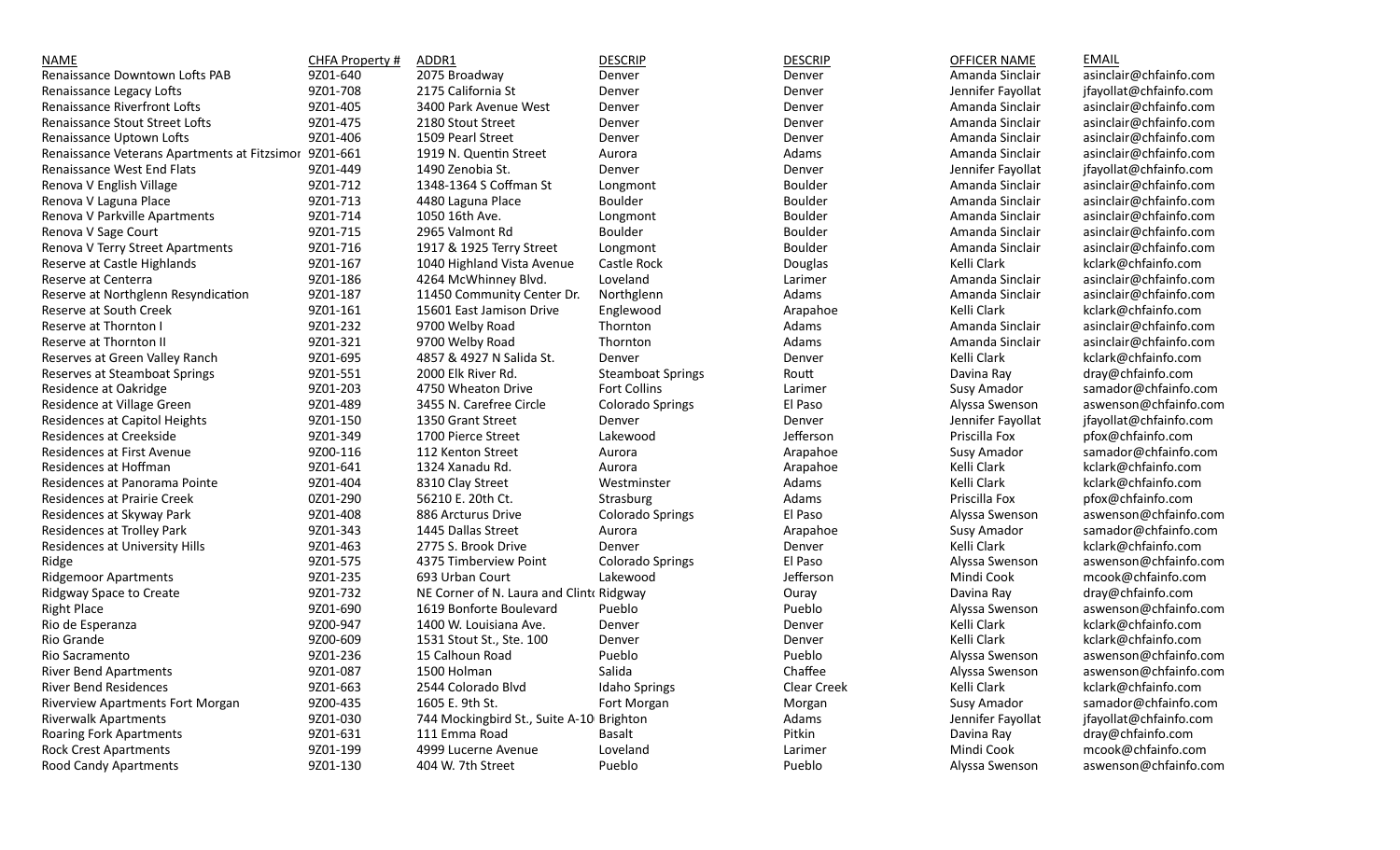| NAME                                         | CHFA Property # | ADDR1                                   | <b>DESCRIP</b>    | <b>DESCRIP</b> | OFFICER NAME      | <b>EMAIL</b>           |
|----------------------------------------------|-----------------|-----------------------------------------|-------------------|----------------|-------------------|------------------------|
| Rose Mountain Townhomes                      | 9Z01-688        | 450 Hot Springs Blvd                    | Pagosa Springs    | Archuleta      | Davina Ray        | dray@chfainfo.com      |
| Rowan Gardens South York St                  | 9Z01-085        | 2485 South York St.                     | Denver            | Denver         | Jennifer Fayollat | jfayollat@chfainfo.com |
| Ruby Hill Residences                         | 9Z01-512        | 1144 S. Pecos St.                       | Denver            | Denver         | Kelli Clark       | kclark@chfainfo.com    |
| Sable Ridge Apartments                       | 9Z01-589        | 4203 Chambers Rd.                       | Denver            | Denver         | Jennifer Fayollat | jfayollat@chfainfo.com |
| Sable Ridge Residences                       | 9Z01-237        | 15255 E. 40th Avenue                    | Denver            | Denver         | Jennifer Fayollat | jfayollat@chfainfo.com |
| Sage Corner                                  | 9Z01-658        | 9998 West Jewell Ave.                   | Lakewood          | Jefferson      | Priscilla Fox     | pfox@chfainfo.com      |
| Saint Francis Apartments at Cathedral Square | 9Z01-581        | 1450 N. Washington Street               | Denver            | Denver         | Susy Amador       | samador@chfainfo.com   |
| Salida Apartments                            | 9Z00-485        | 530 Teller St.                          | Salida            | Chaffee        | Alyssa Swenson    | aswenson@chfainfo.com  |
| Salida Ridge                                 | 9Z01-730        | Hwy 50 and Vandaveer Rd                 | Salida            | Chaffee        | Alyssa Swenson    | aswenson@chfainfo.com  |
| San Juan Apartments III                      | 9Z01-074        | 1114 E. Main Street                     | Florence          | Fremont        | Alyssa Swenson    | aswenson@chfainfo.com  |
| Sanderson Apartments                         | 9Z01-553        | 1601 S. Federal Blvd.                   | Denver            | Denver         | Priscilla Fox     | pfox@chfainfo.com      |
| Sangre de Cristo                             | 9Z00-955        | 273 Wills                               | Center            | Saguache       | Alyssa Swenson    | aswenson@chfainfo.com  |
| Santa Fe Crossing                            | 9Z01-225        | 215 N. Santa Fe.                        | Pueblo            | Pueblo         | Alyssa Swenson    | aswenson@chfainfo.com  |
| Saxony Apartments                            | 9Z00-154        | 1275 Corona St.                         | Denver            | Denver         | Susy Amador       | samador@chfainfo.com   |
| Seniors on Broadway                          | 9Z01-369        | 750 Broadway                            | Eagle             | Eagle          | Davina Ray        | dray@chfainfo.com      |
| <b>Shadow Mountain Apartments</b>            | 9Z01-243        | 220 Shadow Ridge Grove                  | Colorado Springs  | El Paso        | Priscilla Fox     | pfox@chfainfo.com      |
| Sheridan Ridge Townhomes                     | 9Z01-145        | 5275 W. 66th Avenue                     | Arvada            | Jefferson      | Priscilla Fox     | pfox@chfainfo.com      |
| Sheridan Station West                        | 9Z01-612        | 11th Ave. at Ames Street                | Denver            | Denver         | Mindi Cook        | mcook@chfainfo.com     |
| <b>Shooks Run Apartments</b>                 | 9Z01-692        | 502 East Fountain Boulevard             | Colorado Springs  | El Paso        | Kelli Clark       | kclark@chfainfo.com    |
| Shoshone                                     | 9Z01-697        | 3220 N. Shoshone Street                 | Denver            | Denver         | Mindi Cook        | mcook@chfainfo.com     |
| <b>Shoshone Senior Residences</b>            | 9Z01-458        | 4584 N. Shoshone Street                 | Denver            | Denver         | Kelli Clark       | kclark@chfainfo.com    |
| Sienna on Sloans Lake                        | 9Z01-579        | 4001 W 16th Ave.                        | Denver            | Denver         | Amanda Sinclair   | asinclair@chfainfo.com |
| Sierra Vista Alamosa                         | 9Z01-365        | 2303 Vigil Way Unit A                   | Alamosa           | Alamosa        | Alyssa Swenson    | aswenson@chfainfo.com  |
| Sierra Vista Apartments                      | 9Z01-610        | 8851 E. Florida Ave.                    | Denver            | Arapahoe       | Jennifer Fayollat | jfayollat@chfainfo.com |
| Silvercliffs                                 | 9Z01-411        | 100-114 South Street; 101-115           | Silver Cliff      | Custer         | Alyssa Swenson    | aswenson@chfainfo.com  |
| Skyline Bluffs                               | 9Z00-596        | 701 Family Center Drive                 | Canon City        | Fremont        | Alyssa Swenson    | aswenson@chfainfo.com  |
| SloHi Flats                                  | 9Z01-578        | 2900 Sheridan Blvd.                     | Denver            | Denver         | Kelli Clark       | kclark@chfainfo.com    |
| Sol Naciente                                 | 9Z01-503        | 322 Linda St.                           | Fort Morgan       | Morgan         | Susy Amador       | samador@chfainfo.com   |
| South Creek Apartments                       | 9Z01-075        | 5891 S. Nevada Street                   | Littleton         | Arapahoe       | Jennifer Fayollat | jfayollat@chfainfo.com |
| South Eliot                                  | 9Z01-099        | 1000 S. Eliot                           | Denver            | Denver         | Amanda Sinclair   | asinclair@chfainfo.com |
| South Lowell Apartments                      | 9Z01-469        | 4725 S. Lowell                          | Denver            | Denver         | Mindi Cook        | mcook@chfainfo.com     |
| South Oneida Club Apartments                 | 9Z00-829        | 1010 S. Oneida St.                      | Denver            | Denver         | Mindi Cook        | mcook@chfainfo.com     |
| South Range Crossings                        | 9Z01-634        | SW Corner of J Morgan Blvd and Parker   |                   | Douglas        | Susy Amador       | samador@chfainfo.com   |
| South Saint Vrain Apartments                 | 9Z00-599        | 1631 Avalon Dr.                         | <b>Estes Park</b> | Larimer        | Susy Amador       | samador@chfainfo.com   |
| Southwest Horizon Ranch                      | 9Z01-131        | 44 Twin Pines Lane                      | Durango           | La Plata       | Davina Ray        | dray@chfainfo.com      |
| Spanish Peaks Apartments Walsenburg          | 9Z00-970        | 900 Indiana                             | Walsenburg        | Huerfano       | Alyssa Swenson    | aswenson@chfainfo.com  |
| <b>SPARK West</b>                            | 9Z01-577        | 3155 Bluff Street                       | Boulder           | Boulder        | Kelli Clark       | kclark@chfainfo.com    |
| Spoke on Coffman                             | 9Z01-726        | 518 Coffman Street                      | Longmont          | <b>Boulder</b> | Kelli Clark       | kclark@chfainfo.com    |
| <b>Spring Creek Apartments</b>               | 9Z01-513        | 320 Homestead Parkway                   | Longmont          | Boulder        | Priscilla Fox     | pfox@chfainfo.com      |
| Spring Creek Gypsum                          | 9Z01-672        | 750 Sunny Ave.                          | Gypsum            | Eagle          | Davina Ray        | dray@chfainfo.com      |
| Spring Creek II Gypsum                       | 9Z01-733        | 750 Sunny Ave.                          | Gypsum            | Eagle          | Davina Ray        | dray@chfainfo.com      |
| Spring Hollow                                | 9Z01-146        | 141 S. 20th Ave.                        | Brighton          | Adams          | Mindi Cook        | mcook@chfainfo.com     |
| Springbrook Apartments                       | 9Z01-325        | 2021 East 78 Avenue                     | Denver            | Adams          | Mindi Cook        | mcook@chfainfo.com     |
| Springfield Court                            | 9Z00-971        | 3581 S. Taft Hill Rd.                   | Fort Collins      | Larimer        | Jennifer Fayollat | jfayollat@chfainfo.com |
| Springtree Village Apartments                | 9Z01-273        | 950 East 32nd Street & 835 East Durango |                   | La Plata       | Davina Ray        | dray@chfainfo.com      |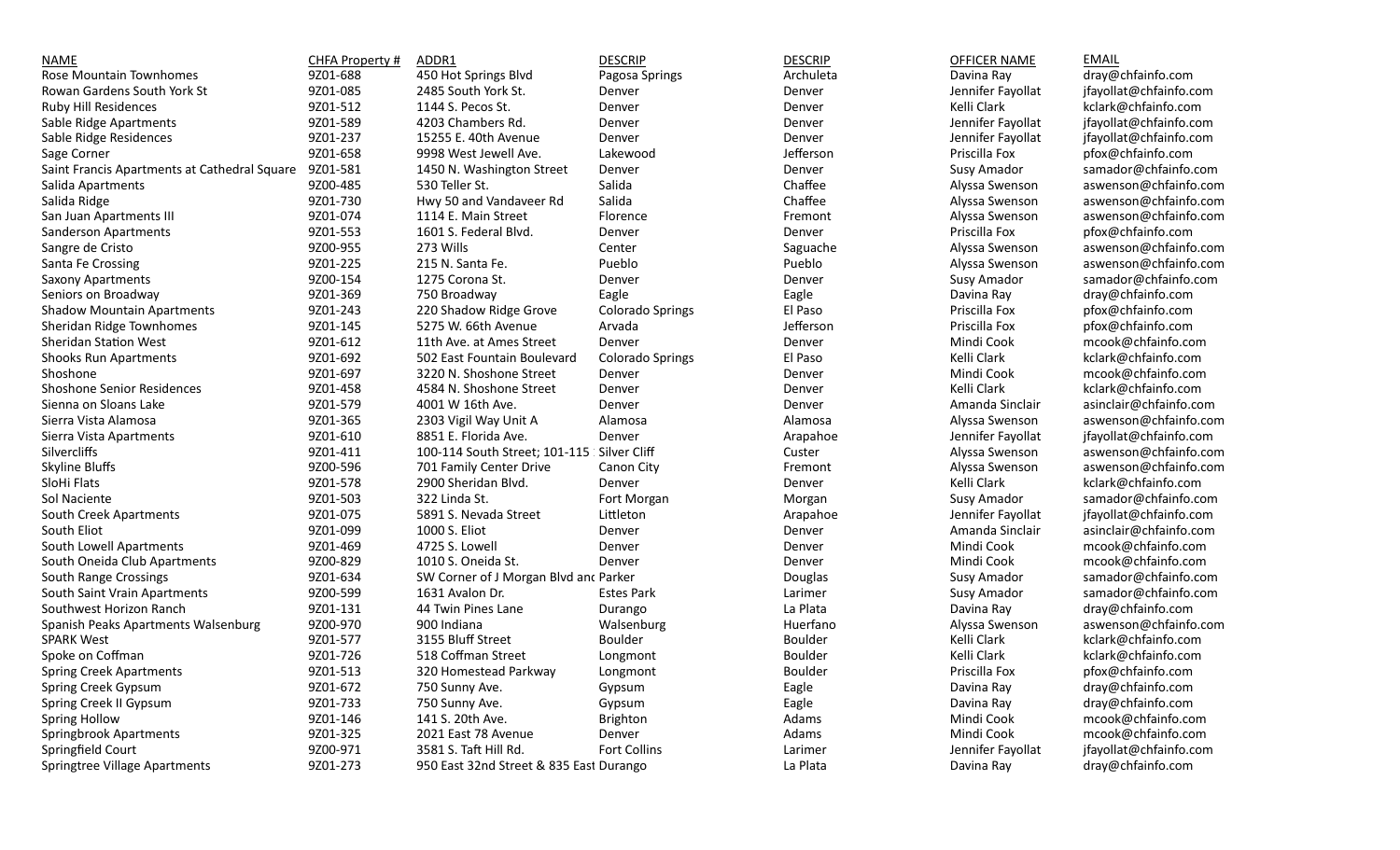| <b>NAME</b>                                | CHFA Property # | ADDR1                                   | <b>DESCRIP</b>           | <b>DESCRIP</b> | <b>OFFICER NAME</b> | <b>EMAIL</b>           |
|--------------------------------------------|-----------------|-----------------------------------------|--------------------------|----------------|---------------------|------------------------|
| St. Mark Village                           | 9Z01-660        | 3100 W 97th Ave                         | Westminster              | Adams          | Susy Amador         | samador@chfainfo.com   |
| <b>Stagecoach Gardens</b>                  | 9Z00-999        | 1126 3rd Street                         | Greeley                  | Weld           | Priscilla Fox       | pfox@chfainfo.com      |
| Stella                                     | 9Z01-678        | 5200 N Lincoln St.                      | Denver                   | Denver         | Susy Amador         | samador@chfainfo.com   |
| <b>Sterling Park</b>                       | 9Z01-192        | 4242 Bromley Lane                       | Brighton                 | Adams          | Amanda Sinclair     | asinclair@chfainfo.com |
| <b>Stetson Meadows Apartments</b>          | 9Z01-222        | 6205 Mustang Meadow Pt.                 | Colorado Springs         | El Paso        | Alyssa Swenson      | aswenson@chfainfo.com  |
| <b>Stonegate Village</b>                   | 9Z01-163        | 393 E. Spaulding St.                    | Pueblo West              | Pueblo         | Alyssa Swenson      | aswenson@chfainfo.com  |
| <b>Studebaker Building</b>                 | 9Z00-495        | 1510 Blake Street                       | Denver                   | Denver         | Mindi Cook          | mcook@chfainfo.com     |
| <b>Suites Supportive Housing Community</b> | 9Z01-572        | 2000 Sunset Way                         | Longmont                 | <b>Boulder</b> | Priscilla Fox       | pfox@chfainfo.com      |
| Summit Creek Green Valley                  | 9Z00-433        | 1960 South Chelton Rd.                  | <b>Colorado Springs</b>  | El Paso        | Alyssa Swenson      | aswenson@chfainfo.com  |
| Summit Creek Sandcreek                     | 9Z00-591        | 1940 S. Chelton Rd.                     | <b>Colorado Springs</b>  | El Paso        | Alyssa Swenson      | aswenson@chfainfo.com  |
| <b>Sunlight Crossing</b>                   | 9Z01-722        | 1600 Sunlight Dr.                       | <b>Steamboat Springs</b> | Routt          | Davina Ray          | dray@chfainfo.com      |
| Sunnyside Place                            | 9Z01-126        | 401 East Street                         | Louisville               | Boulder        | Mindi Cook          | mcook@chfainfo.com     |
| Sunshine Peak Apartment Homes              | 9Z01-348        | 748 Cedar Creek Avenue                  | Montrose                 | Montrose       | Davina Ray          | dray@chfainfo.com      |
| Sunshine Peak II                           | 9Z01-413        | 748 Cedar Creek Avenue                  | Montrose                 | Montrose       | Davina Ray          | dray@chfainfo.com      |
| <b>Sunshine Village Apartments</b>         | 9Z00-972        | 125 Locust Ave.                         | Las Animas               | Bent           | Alyssa Swenson      | aswenson@chfainfo.com  |
| Syracuse Plaza                             | 9Z01-598        | 4333 S. Syracuse St.                    | Denver                   | Denver         | Mindi Cook          | mcook@chfainfo.com     |
| <b>Tabor Grand Revival</b>                 | 9Z00-499        | 711 Harrison                            | Leadville                | Lake           | Davina Ray          | dray@chfainfo.com      |
| Tallmadge and Boyer Block                  | 9Z00-500        | 2926 Zuni Street                        | Denver                   | Denver         | Jennifer Fayollat   | jfayollat@chfainfo.com |
| Talons Pointe                              | 9Z01-226        | 1715 Red Tail Drive                     | <b>Estes Park</b>        | Larimer        | Susy Amador         | samador@chfainfo.com   |
| <b>Tamarac Senior Apartments</b>           | 9Z01-277        | 750 East Cheyenne Road                  | Colorado Springs         | El Paso        | Priscilla Fox       | pfox@chfainfo.com      |
| <b>Tammen Hall Apartments</b>              | 9Z01-613        | 1010 E 19th Ave                         | Denver                   | Denver         | Jennifer Fayollat   | jfayollat@chfainfo.com |
| Tapiz at Mariposa                          | 9Z01-445        | 1099 Osage Street                       | Denver                   | Denver         | Mindi Cook          | mcook@chfainfo.com     |
| <b>Terrace Park Apartments</b>             | 9Z01-354        | 15790 E. Alameda Parkway                | Aurora                   | Arapahoe       | Mindi Cook          | mcook@chfainfo.com     |
| Terraces on Pennsylvania                   | 9Z01-384        | 3590 South Pennsylvania                 | Englewood                | Arapahoe       | Kelli Clark         | kclark@chfainfo.com    |
| Terraza del Sol                            | 9Z01-507        | 355 S. Grove Street                     | Denver                   | Denver         | Jennifer Fayollat   | jfayollat@chfainfo.com |
| Thomas Bean Towers                         | 9Z01-331        | 2350 Cleveland Place                    | Denver                   | Denver         | Mindi Cook          | mcook@chfainfo.com     |
| <b>Timberleaf Apartments</b>               | 9Z01-306        | 1388 Garrison St                        | Lakewood                 | Jefferson      | Mindi Cook          | mcook@chfainfo.com     |
| <b>Toscana Apartments</b>                  | 9Z01-286        | 8490 N. Sheridan                        | Westminster              | Adams          | Susy Amador         | samador@chfainfo.com   |
| Town Center North Apartments               | 9Z01-504        | 7340 W. 44th Ave.                       | Wheat Ridge              | Jefferson      | Mindi Cook          | mcook@chfainfo.com     |
| Town Centre Senior Apartments              | 9Z01-138        | 999 East 1st Ave.                       | Broomfield               | Broomfield     | Mindi Cook          | mcook@chfainfo.com     |
| <b>Townview Mutual</b>                     | 9Z00-993        | 1699 Hooker Street                      | Denver                   | Denver         | Jennifer Fayollat   | jfayollat@chfainfo.com |
| Traditions at Colorado Springs             | 9Z01-615        | 6010 Tutt Blvd                          | Colorado Springs         | El Paso        | Jennifer Fayollat   | jfayollat@chfainfo.com |
| <b>Traditions at Englewood</b>             | 9Z01-517        | 3500 S. Sherman Street                  | Englewood                | Arapahoe       | Susy Amador         | samador@chfainfo.com   |
| Traditions at Lafayette                    | 9Z01-696        | 2500 South Public Rd.                   | Lafayette                | Boulder        | Priscilla Fox       | pfox@chfainfo.com      |
| <b>Traditions Denver Apartments</b>        | 9Z00-644        | 3290 E. County Line Road                | <b>Highlands Ranch</b>   | Douglas        | Susy Amador         | samador@chfainfo.com   |
| <b>Trail Ridge Apartments</b>              | 9Z00-504        | 1250 Community Dr. LPR                  | <b>Estes Park</b>        | Larimer        | Priscilla Fox       | pfox@chfainfo.com      |
| Trailside Manor                            | 9Z01-617        | 9305-9375 Trailside View                | Fountain                 | El Paso        | Alyssa Swenson      | aswenson@chfainfo.com  |
| <b>Treeline Village</b>                    | 9Z01-329        | 210-285 Chisholm Way                    | Alma                     | Park           | Priscilla Fox       | pfox@chfainfo.com      |
| Trinidad Artspace Lofts                    | 9Z01-625        | 200, 218 and 228 West Main St. Trinidad |                          | Las Animas     | Alyssa Swenson      | aswenson@chfainfo.com  |
| Trocadero at Highlands Garden              | 9Z01-194        | 4705 West 37th Avenue                   | Denver                   | Denver         | Jennifer Fayollat   | jfayollat@chfainfo.com |
| <b>Truscott Affordable Housing</b>         | 9Z01-213        | 39551 Highway 82                        | Aspen                    | Pitkin         | Davina Ray          | dray@chfainfo.com      |
| <b>Tungsten Village</b>                    | 9Z01-724        | 344 W Third Street                      | Nederland                | Boulder        | Mindi Cook          | mcook@chfainfo.com     |
| University Station                         | 9Z01-477        | 1881 E. Buchtel Blvd.                   | Denver                   | Denver         | Mindi Cook          | mcook@chfainfo.com     |
| <b>Uplands Townhomes</b>                   | 9Z01-571        | 1400 Acero Avenue                       | Pueblo                   | Pueblo         | Alyssa Swenson      | aswenson@chfainfo.com  |
| Uptown Broadway                            | 9Z01-299        | 4565 14th St.                           | Boulder                  | <b>Boulder</b> | Amanda Sinclair     | asinclair@chfainfo.com |
|                                            |                 |                                         |                          |                |                     |                        |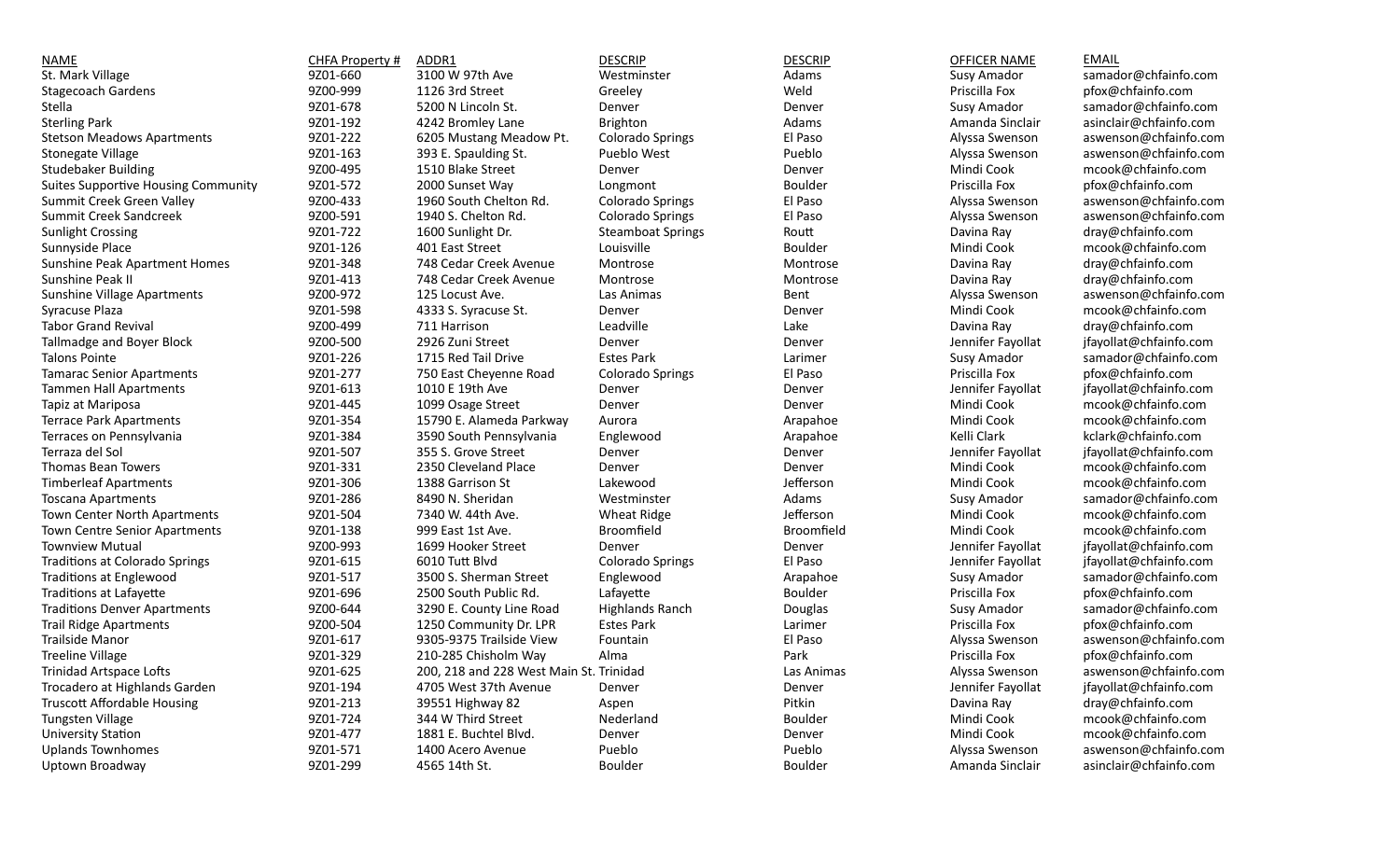| NAME                                          | CHFA Property # | ADDR1                                        | <b>DESCRIP</b>          | <b>DESCRIP</b> | OFFICER NAME      | <b>EMAIL</b>           |
|-----------------------------------------------|-----------------|----------------------------------------------|-------------------------|----------------|-------------------|------------------------|
| Urban Peak                                    | 9Z01-028        | 1630 South Acoma                             | Denver                  | Denver         | Jennifer Fayollat | jfayollat@chfainfo.com |
| Utica Gardens                                 | 9Z01-189        | 920 S Utica Street                           | Denver                  | Denver         | Kelli Clark       | kclark@chfainfo.com    |
| Valle de Merced                               | 9Z01-233        | 800 Goeglein Gulch Rd.                       | Durango                 | La Plata       | Davina Ray        | dray@chfainfo.com      |
| Valle Vista                                   | 9Z00-956        | 57 Center Ave.                               | Center                  | Saguache       | Alyssa Swenson    | aswenson@chfainfo.com  |
| Vallejo Terrace Apartments                    | 9Z00-600        | 3054 Vallejo                                 | Denver                  | Denver         | Jennifer Fayollat | jfayollat@chfainfo.com |
| Valley Grande Apartments                      | 9Z00-462        | 2220 East Drive                              | Monte Vista             | Rio Grande     | Alyssa Swenson    | aswenson@chfainfo.com  |
| <b>Valley View Apartments</b>                 | 9Z01-554        | 650 Hikers Way                               | <b>Woodland Park</b>    | Teller         | Priscilla Fox     | pfox@chfainfo.com      |
| Valor on the Fax                              | 9Z01-717        | 7900 E. Colfax                               | Denver                  | Denver         | Amanda Sinclair   | asinclair@chfainfo.com |
| <b>Veterans Apartments</b>                    | 9Z01-433        | 2635 Federal Blvd.                           | Denver                  | Denver         | Jennifer Fayollat | jfayollat@chfainfo.com |
| Vida at Sloans 4                              | 9Z01-569        | 4057 W. Colfax Ave.                          | Denver                  | Denver         | Jennifer Fayollat | jfayollat@chfainfo.com |
| Vida at Sloans 9                              | 9Z01-570        | 4057 W. Colfax Ave.                          | Denver                  | Denver         | Jennifer Fayollat | jfayollat@chfainfo.com |
| View on 26th                                  | 9Z00-493        | 1853 26th Sreet.                             | Boulder                 | <b>Boulder</b> | Mindi Cook        | mcook@chfainfo.com     |
| Villa Andrea                                  | 9Z01-367        | 109 Idaho                                    | Pueblo                  | Pueblo         | Alyssa Swenson    | aswenson@chfainfo.com  |
| Villa de Barela Residential                   | 9Z01-298        | 901 S. Santa Fe Dr.                          | Denver                  | Denver         | Kelli Clark       | kclark@chfainfo.com    |
| Villa Sierra Madre                            | 9Z00-491        | 1081 Adams St.                               | Silverthorne            | Summit         | Priscilla Fox     | pfox@chfainfo.com      |
| Villa Sierra Madre II                         | 9Z01-478        | 1201 Adams Ave.                              | Silverthorne            | Summit         | Priscilla Fox     | pfox@chfainfo.com      |
| Villa Townhomes                               | 9Z01-000        | 615 South Ivy                                | Yuma                    | Yuma           | Susy Amador       | samador@chfainfo.com   |
| Village at Hampden Town Center                | 9Z01-297        | 3601 S. Dallas St.                           | Aurora                  | Arapahoe       | Priscilla Fox     | pfox@chfainfo.com      |
| Village at Homewood Point                     | 9Z01-422        | 907 East Colorado Avenue                     | <b>Colorado Springs</b> | El Paso        | Priscilla Fox     | pfox@chfainfo.com      |
| Village at Pueblo I                           | 9Z01-234        | 3105 Westview Drive                          | Pueblo                  | Pueblo         | Priscilla Fox     | pfox@chfainfo.com      |
| Village at Pueblo II                          | 9Z01-352        | 3110 Westview Drive                          | Pueblo                  | Pueblo         | Priscilla Fox     | pfox@chfainfo.com      |
| Village at Westerly Creek Building 1          | 9Z01-450        | 10827 East Kentucky Avenue                   | Aurora                  | Arapahoe       | Susy Amador       | samador@chfainfo.com   |
| Village at Westerly Creek Building 2          | 9Z01-515        | 10727 E. Kentucky Ave.                       | Aurora                  | Arapahoe       | Susy Amador       | samador@chfainfo.com   |
| Village at Westerly Creek Building 3          | 9Z01-567        | 850 S. Ironton St.                           | Aurora                  | Arapahoe       | Susy Amador       | samador@chfainfo.com   |
| Village Crest 2017                            | 9Z01-104        | 6201 E. 62nd Avenue                          | Commerce City           | Adams          | Susy Amador       | samador@chfainfo.com   |
| Village of Yorkshire Apartments               | 9Z00-180        | 10370 Brendon Way                            | Thornton                | Adams          | Amanda Sinclair   | asinclair@chfainfo.com |
| Village on Elizabeth                          | 9Z01-347        | 2209 West Elizabeth                          | <b>Fort Collins</b>     | Larimer        | Amanda Sinclair   | asinclair@chfainfo.com |
| Village on Horsetooth                         | 9Z01-566        | 1506 W. Horsetooth                           | <b>Fort Collins</b>     | Larimer        | Amanda Sinclair   | asinclair@chfainfo.com |
| Village on Plum                               | 9Z01-494        | 2021 West Plum St.                           | <b>Fort Collins</b>     | Larimer        | Amanda Sinclair   | asinclair@chfainfo.com |
| Village on Redwood                            | 9Z01-549        | 1331 Redwood Street                          | Fort Collins            | Larimer        | Amanda Sinclair   | asinclair@chfainfo.com |
| Village on Shields                            | 9Z01-616        | 3436 S Shields St, 1025 Cunning Fort Collins |                         | Larimer        | Amanda Sinclair   | asinclair@chfainfo.com |
| Village on Stanford                           | 9Z01-415        | 2613 Stanford Rd.                            | Fort Collins            | Larimer        | Amanda Sinclair   | asinclair@chfainfo.com |
| <b>Village Park</b>                           | 9Z01-480        | 615 28-1/4 Road                              | <b>Grand Junction</b>   | Mesa           | Davina Ray        | dray@chfainfo.com      |
| Village Place at Longmont                     | 9Z01-016        | 600 Coffman Street                           | Longmont                | Boulder        | Priscilla Fox     | pfox@chfainfo.com      |
| Village Square                                | 9Z00-603        | 645 Alter St.                                | <b>Broomfield</b>       | Broomfield     | Mindi Cook        | mcook@chfainfo.com     |
| Villages at Curtis Park I                     | 9Z01-182        | 2855 Arapahoe                                | Denver                  | Denver         | Susy Amador       | samador@chfainfo.com   |
| Villages at Curtis Park II                    | 9Z01-228        | 3101-3201 Arapahoe Street                    | Denver                  | Denver         | Susy Amador       | samador@chfainfo.com   |
| Villages at Curtis Park III                   | 9Z01-288        | 2320 Glenarm St. & 3432 Blake Denver         |                         | Denver         | Susy Amador       | samador@chfainfo.com   |
| Villas at Mesa Ridge                          | 9Z01-693        |                                              | Fountain                | El Paso        | Jennifer Fayollat | jfayollat@chfainfo.com |
| Villas at Oakshire                            | 9Z01-464        | 2415 Chelton                                 | Pueblo                  | Pueblo         | Alyssa Swenson    | aswenson@chfainfo.com  |
| Villas at Sloans Lake                         | 9Z01-353        | 1551 Wolff Street                            | Denver                  | Denver         | Priscilla Fox     | pfox@chfainfo.com      |
|                                               | 9Z01-416        |                                              | Delta                   |                |                   | dray@chfainfo.com      |
| Villas at the Bluff<br>Villas at the Bluff II | 9Z01-516        | 14th and Bluff Street                        | Delta                   | Delta          | Davina Ray        |                        |
|                                               |                 | 501 E. 14th Street                           |                         | Delta          | Davina Ray        | dray@chfainfo.com      |
| Villas at Wadsworth Station                   | 9Z01-638        | 1330-1335 Yukon Street                       | Lakewood                | Jefferson      | Amanda Sinclair   | asinclair@chfainfo.com |
| Villas de Santa Lucia                         | 9Z00-510        | 302 Meadowood Dr.                            | Carbondale              | Garfield       | Davina Ray        | dray@chfainfo.com      |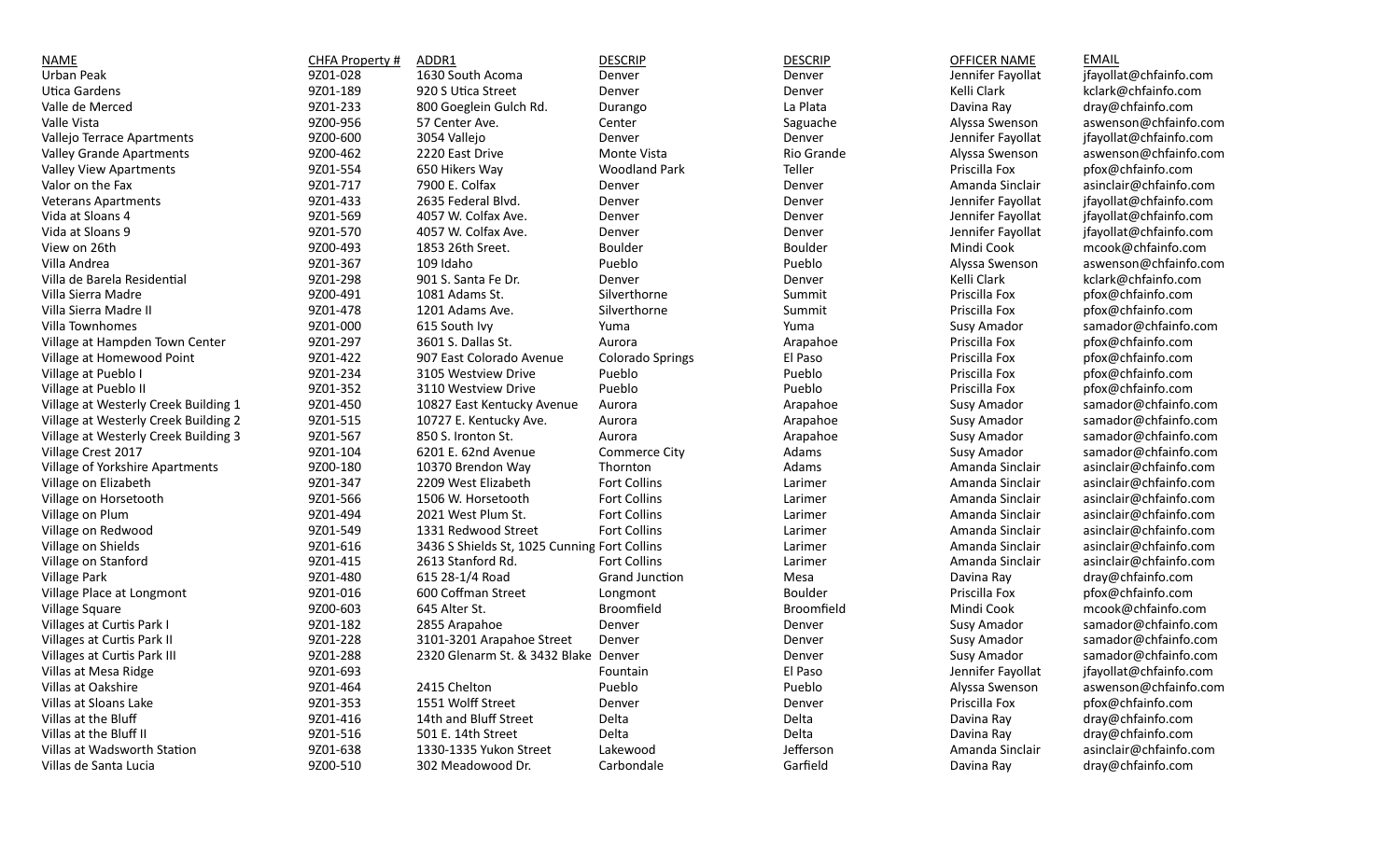| <b>NAME</b>                                | CHFA Property # | ADDR1                                    | <b>DESCRIP</b>          | <b>DESCRIP</b> | <b>OFFICER NAME</b> | <b>EMAIL</b>           |
|--------------------------------------------|-----------------|------------------------------------------|-------------------------|----------------|---------------------|------------------------|
| Vina Apartments                            | 9Z01-728        | 4800 Race Street                         | Denver                  | Denver         | Susy Amador         | samador@chfainfo.com   |
| Vista Celesta                              | 9Z01-332        | 109 South Adams Blvd.                    | Westcliffe              | Custer         | Alyssa Swenson      | aswenson@chfainfo.com  |
| Vista El Rancho                            | 9Z01-604        | 1055 El Rancho Road                      | Evergreen               | Jefferson      | Priscilla Fox       | pfox@chfainfo.com      |
| Vista Verde II Hayden                      | 9Z00-941        | 305-336 Vista Verde Dr.; 337-34 Hayden   |                         | Routt          | Davina Ray          | dray@chfainfo.com      |
| Vistas at Panorama Pointe                  | 9Z01-565        | 8305 Alcott Street                       | Westminster             | Adams          | Kelli Clark         | kclark@chfainfo.com    |
| <b>Vistoso Apartments</b>                  | 9Z01-282        | 4500 Baseline                            | Boulder                 | Boulder        | Mindi Cook          | mcook@chfainfo.com     |
| <b>Walnut Creek</b>                        | 9Z00-639        | 10350 Dover Street                       | Westminster             | Jefferson      | Priscilla Fox       | pfox@chfainfo.com      |
| <b>Walnut Street Lofts</b>                 | 9Z01-627        | 3733 Walnut Street                       | Denver                  | Denver         | Susy Amador         | samador@chfainfo.com   |
| <b>Walsh Manor Annex</b>                   | 9Z01-377        | 1775 Mosier Pl                           | Denver                  | Denver         | Mindi Cook          | mcook@chfainfo.com     |
| <b>Walter Self Senior Housing</b>          | 9Z01-320        | 335 Railroad Avenue                      | Lyons                   | Boulder        | Mindi Cook          | mcook@chfainfo.com     |
| Wapiti Meadow                              | 9Z00-513        | 505 Willow Ln.                           | Fraser                  | Grand          | Jennifer Fayollat   | jfayollat@chfainfo.com |
| <b>Waterford Place</b>                     | 9Z01-197        | 855 14th St SE                           | Loveland                | Larimer        | Amanda Sinclair     | asinclair@chfainfo.com |
| <b>Welton Park Apartments</b>              | 9Z01-526        | 2300 Welton                              | Denver                  | Denver         | Jennifer Fayollat   | jfayollat@chfainfo.com |
| West Nevada Place Townhomes                | 9Z01-214        | 3227 - 3237 W. Nevada Place              | Denver                  | Denver         | Kelli Clark         | kclark@chfainfo.com    |
| West Park Apartments Canon City            | 9Z01-096        | 1004 & 1010 Park Avenue                  | Canon City              | Fremont        | Alyssa Swenson      | aswenson@chfainfo.com  |
| West View Villas                           | 9Z01-162        | 510 Dunham Street                        | Monte Vista             | Rio Grande     | Alyssa Swenson      | aswenson@chfainfo.com  |
| <b>Westbury Apartments</b>                 | 9Z01-143        | 11590 N. Pecos                           | Westminster             | Adams          | Jennifer Fayollat   | jfayollat@chfainfo.com |
| <b>Westmeadow Peaks</b>                    | 9Z01-223        | 1472 Meadow Peak View                    | <b>Colorado Springs</b> | El Paso        | Kelli Clark         | kclark@chfainfo.com    |
| Westpark Village                           | 9Z01-276        | 3770 W. 24th Street                      | Greeley                 | Weld           | Priscilla Fox       | pfox@chfainfo.com      |
| <b>Westview Community</b>                  | 9Z01-462        | 4600 Broadway                            | Boulder                 | Boulder        | Mindi Cook          | mcook@chfainfo.com     |
| <b>Westwood Apartments</b>                 | 9Z00-830        | 60 Westwood Place                        | Durango                 | La Plata       | Davina Ray          | dray@chfainfo.com      |
| <b>Westwood Crossing</b>                   | 9Z01-520        | 3390 W. Alameda Ave.                     | Denver                  | Denver         | Mindi Cook          | mcook@chfainfo.com     |
| <b>Westwood Homes</b>                      | 9Z01-442        | 3401 W. Kentucky Avenue                  | Denver                  | Denver         | Mindi Cook          | mcook@chfainfo.com     |
| Wheat Ridge Town Center Apartments         | 9Z01-455        | 4340 Vance Street                        | <b>Wheat Ridge</b>      | Jefferson      | Mindi Cook          | mcook@chfainfo.com     |
| <b>Whitcomb Apartments</b>                 | 9Z01-170        | 1503 Filmore Street                      | Sterling                | Logan          | Susy Amador         | samador@chfainfo.com   |
| <b>White River Village</b>                 | 9Z01-238        | 800 S. White River                       | Rifle                   | Garfield       | Davina Ray          | dray@chfainfo.com      |
| Willow Glen A Senior Living Community      | 9Z01-285        | 1575 Kipling St.                         | Lakewood                | Jefferson      | Priscilla Fox       | pfox@chfainfo.com      |
| <b>Willow Green Townhomes</b>              | 9Z01-313        | 6985 Sheridan Blvd.                      | Arvada                  | Jefferson      | Priscilla Fox       | pfox@chfainfo.com      |
| <b>Willow Grove Clifton</b>                | 9Z01-127        | 3206 Mesa Avenue                         | Clifton                 | Mesa           | Davina Ray          | dray@chfainfo.com      |
| Willow Street Residence II Resyndication   | 9Z01-132        | 1351 S. Willow Street                    | Denver                  | Arapahoe       | Mindi Cook          | mcook@chfainfo.com     |
| Windmill Ranch                             | 9Z01-564        | 1083 S. 8th Ave.                         | Brighton                | Adams          | Priscilla Fox       | pfox@chfainfo.com      |
| <b>Windsor Meadows Apartments</b>          | 9Z01-481        | Country Rd. 15 at Windshire Dr. Windsor  |                         | Weld           | Mindi Cook          | mcook@chfainfo.com     |
| <b>Windsor Meadows Apartments Phase II</b> | 9Z01-555        | 1500 Tipton Drive                        | Windsor                 | Weld           | Mindi Cook          | mcook@chfainfo.com     |
| <b>Windtrail Park Apartments</b>           | 9Z01-153        | 1000 Rolland Moore Drive                 | <b>Fort Collins</b>     | Larimer        | Kelli Clark         | kclark@chfainfo.com    |
| <b>Winfield Apartments</b>                 | 9Z01-221        | 6134 Romley Point                        | Colorado Springs        | El Paso        | Alyssa Swenson      | aswenson@chfainfo.com  |
| Wintergreen Apartments Workforce           | 9Z01-671        | 21771 US Highway 6                       | Keystone                | Summit         | Priscilla Fox       | pfox@chfainfo.com      |
| Wintergreen West                           | 9Z01-563        | 0235 Antlers Gulch Rd. (CR 188) Keystone |                         | Summit         | Priscilla Fox       | pfox@chfainfo.com      |
| <b>Woodbridge Senior Apartments</b>        | 9Z01-207        | 1508 W. Elizabeth St.                    | Fort Collins            | Larimer        | Priscilla Fox       | pfox@chfainfo.com      |
| <b>Woodgate Trails</b>                     | 9Z01-626        | 1700 Odelle Rd.                          | Montrose                | Montrose       | Davina Ray          | dray@chfainfo.com      |
| <b>Woodland Apartments Ft Collins</b>      | 9Z00-831        | 1025 Wakerobin Lane                      | Fort Collins            | Larimer        | Jennifer Fayollat   | jfayollat@chfainfo.com |
| Wyndam Place Senior Residences             | 9Z01-292        | 725 South Weber St.                      | <b>Colorado Springs</b> | El Paso        | Priscilla Fox       | pfox@chfainfo.com      |
| Wyndam Place Senior Residences II          | 9Z01-379        | 350 East Las Animas Street               | <b>Colorado Springs</b> | El Paso        | Priscilla Fox       | pfox@chfainfo.com      |
| Yale Station                               | 9Z01-435        | 5307 East Yale Avenue                    | Denver                  | Denver         | Mindi Cook          | mcook@chfainfo.com     |
| <b>Zephyr Line Apartments</b>              | 9Z01-556        | 1391 Zephyr St.                          | Lakewood                | Jefferson      | Susy Amador         | samador@chfainfo.com   |